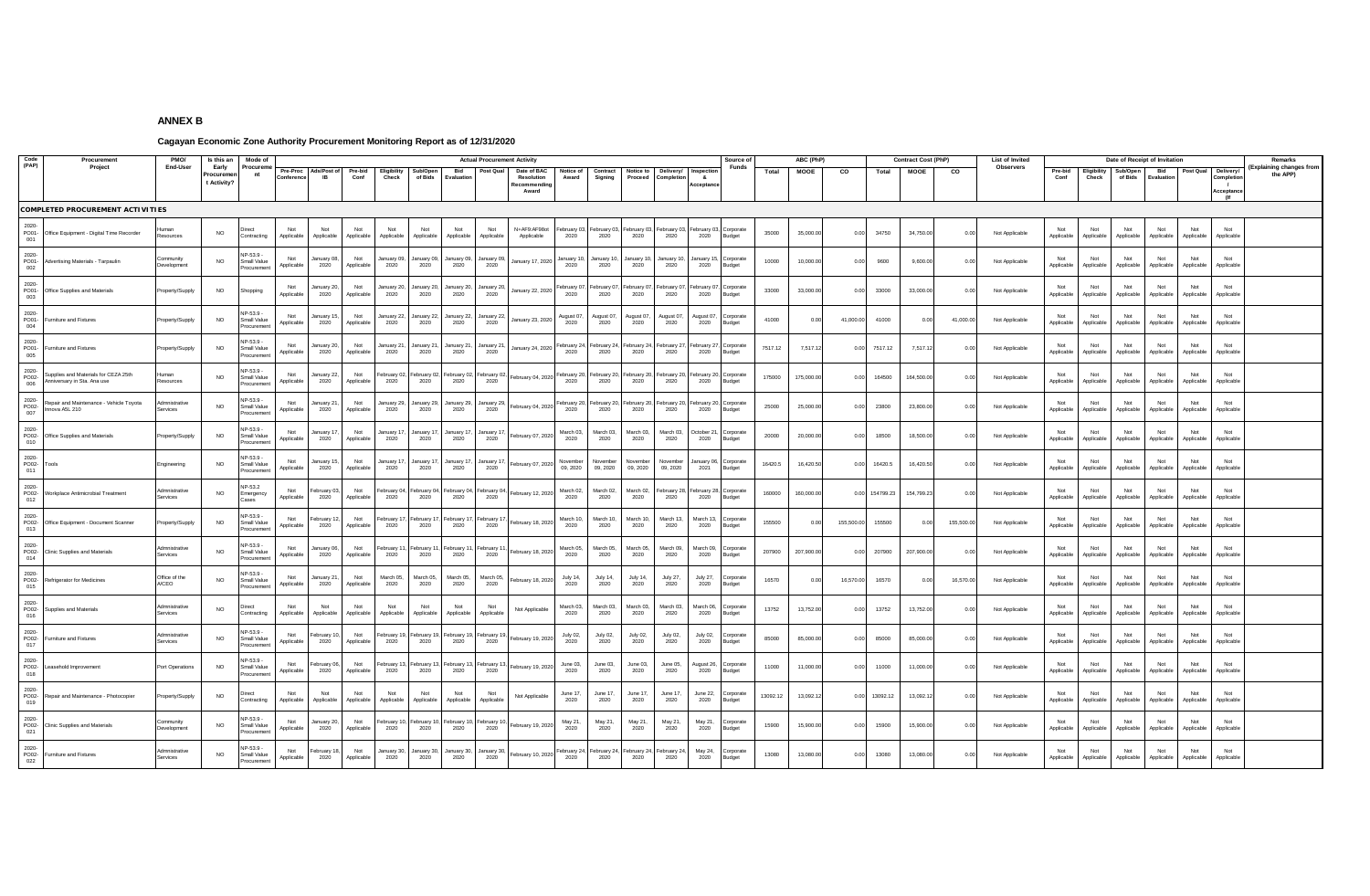| 2020-<br>PO02-<br>023 | Repair and Maintenance - Toyota Commuter<br>A6E 590                                                                                                                              | Admnistrative<br>Services | <b>NO</b> | NP-53.9 -<br>Small Value<br>rocuremer   | Not<br>Applicable | February 14<br>2020     | Not<br>Applicable | March 05<br>2020    | March 05<br>2020        | March 05.<br>2020  | March 05<br>2020    | ebruary 10, 2020 | July 15,<br>2020            | July 15,<br>2020      | July 15,<br>2020      | July 16<br>2020             | August 26.<br>2020      | orporate<br><b>Budget</b>  | 8000      | 8,000.00   | 0.00         | 8000      | 8,000.00   | 0.00         | Not Applicable | Not<br>Applicable | Not<br>Applicable | Not<br>Applicable | Not<br>Applicable | Not<br>Applicable | Not<br>Applicable |  |
|-----------------------|----------------------------------------------------------------------------------------------------------------------------------------------------------------------------------|---------------------------|-----------|-----------------------------------------|-------------------|-------------------------|-------------------|---------------------|-------------------------|--------------------|---------------------|------------------|-----------------------------|-----------------------|-----------------------|-----------------------------|-------------------------|----------------------------|-----------|------------|--------------|-----------|------------|--------------|----------------|-------------------|-------------------|-------------------|-------------------|-------------------|-------------------|--|
| 2020-<br>PO03-<br>024 | Repair and Maintenance - Toyota Grandia<br>SAA 3038                                                                                                                              | Admnistrative<br>Services | <b>NO</b> | NP-53.9<br>Small Value<br>rocuremer     | Not<br>Applicable | March 04<br>2020        | Not<br>Applicable | March 05<br>2020    | March 05<br>2020        | March 05<br>2020   | March 05<br>2020    | ebruary 10, 2020 | July 15,<br>2020            | July 15,<br>2020      | July 15,<br>2020      | July 15<br>2020             | August 26<br>2020       | orporate<br>Budget         | 9000      | 9,000.00   | 0.00         | 9000      | 9,000.00   | 0.00         | Not Applicable | Not<br>Applicable | Not<br>Applicable | Not<br>Applicable | Not<br>Applicable | Not<br>Applicable | Not<br>Applicable |  |
| 2020-<br>025          | PO03- Signages                                                                                                                                                                   | Community<br>Development  | NO.       | P-53.9<br>Small Valu<br>rocuremer       | Not<br>Applicable | February 11<br>2020     | Not<br>Applicable | February 20<br>2020 | ehruary 20<br>2020      | ebruary 20<br>2020 | February 20<br>2020 | March 10, 2020   | July 15<br>2020             | July 15.<br>2020      | July 15,<br>2020      | $.10N$ 15<br>2020           | $.10N$ 15<br>2020       | ornorate<br>Budget         | 26800     | 26,800.00  | 0.00         | 26800     | 26,800.00  | 0.00         | Not Applicable | Not<br>Applicable | Not<br>Applicable | Not<br>Applicable | Not<br>Applicable | Not<br>Applicable | Not<br>Applicable |  |
| 2020-<br>026          | PO03- Supplies and Materials                                                                                                                                                     | Human<br>Resources        | <b>NO</b> | <b>Direct</b><br>Contracting            | Not<br>Applicable | Not<br>Applicable       | Not<br>Applicable | Not<br>Applicable   | Not<br>Applicable       | Not<br>Applicable  | Not<br>Applicable   | Not Applicable   | October 27<br>2020          | October 27<br>2020    | October 27<br>2020    | October 27<br>2020          | October 27<br>2020      | Corporate<br><b>Budget</b> | 27250     | 27,250.00  | 0.00         | 27250     | 27,250.00  | 0.00         | Not Applicable | Not<br>Applicable | Not<br>Applicable | Not<br>Applicable | Not<br>Applicable | Not<br>Applicable | Not<br>Applicable |  |
| 2020-<br>027          | PO05- Biomisting Machine                                                                                                                                                         | Property/Supply           | <b>NO</b> | Direct<br>Contracting                   | Not<br>Applicable | Not<br>Applicable       | Not<br>Applicable | Not<br>Applicable   | Not<br>Applicable       | Not<br>Applicable  | Not<br>Applicable   | Not Applicable   | June 01<br>2020             | June 01.<br>2020      | June 01,<br>2020      | May 13.<br>2020             | May 13.<br>2020         | orporate<br>Budget         | 219500    | 0.00       | 219,500.00   | 219500    | 0.00       | 219,500.00   | Not Applicable | Not<br>Applicable | Not<br>Applicable | Not<br>Applicable | Not<br>Applicable | Not<br>Applicable | Not<br>Applicable |  |
| 2020-<br>028          | PO05- Supplies and Materials                                                                                                                                                     | Community<br>Development  | NO.       | NP-53.9<br>Small Value                  | Not<br>Applicable | March 04<br>2020        | Not<br>Applicable | March 10<br>2020    | March 10<br>2020        | March 10<br>2020   | March 10<br>2020    | May 22, 2020     | July 09.<br>2020            | July 09,<br>2020      | July 09,<br>2020      | July 09.<br>2020            | November<br>17, 2020    | orporate<br><b>Budget</b>  | 36000     | 36,000.00  | 0.00         | 36000     | 36,000.00  | 0.00         | Not Applicable | Not<br>Applicable | Not<br>Applicable | Not<br>Applicable | Not<br>Applicable | Not<br>Applicable | Not<br>Applicable |  |
| 2020-<br>029          | PO05- IT Equipment - Laptop                                                                                                                                                      | Property/Supply           | NO.       | P-53.5<br>Agency-to-<br>Agency          | Applicable        | May 22,<br>2020         | Not<br>Applicable | May 22,<br>2020     | May 22,<br>2020         | May 22,<br>2020    | May 22,<br>2020     | May 22, 2020     | June 16,<br>2020            | June 16,<br>2020      | June 16,<br>2020      | July 29,<br>2020            | July 29,<br>2020        | orporate<br>Budget         | 1655680   | 0.00       | 1,655,680.00 | 1655680   | 0.00       | 1,655,680.00 | Not Applicable | Not<br>Applicable | Not<br>Applicable | Not<br>Applicable | Not<br>Applicable | Not<br>Applicable | Not<br>Applicable |  |
| 2020-<br>PO05-<br>030 | <b>Clinic Supplies and Materials</b>                                                                                                                                             | roperty/Supply            | <b>NO</b> | NP-53.2<br>Emergency<br>ases            | Not<br>Applicable | May 21.<br>2020         | Not<br>Applicable | May 21,<br>2020     | May 21,<br>2020         | May 21,<br>2020    | May 21,<br>2020     | May 21, 2020     | June 25.<br>2020            | June 25,<br>2020      | June 25,<br>2020      | June 25<br>2020             | June 25<br>2020         | orporate<br>Budget         | 144000    | 144,000.00 | 0.00         | 144000    | 144,000.00 | 0.00         | Not Applicable | Not<br>Applicable | Not<br>Applicable | Not<br>Applicable | Not<br>Applicable | Not<br>Applicable | Not<br>Applicable |  |
| 2020-<br>PO05-<br>031 | Workplace Saniitation and Disinfection<br>Supplies and Materials                                                                                                                 | roperty/Supply            | <b>NO</b> | NP-53.2<br>Emergency<br>ases            | Not<br>Applicable | May 26,<br>2020         | Not<br>Applicable | May 26,<br>2020     | May 26,<br>2020         | May 26.<br>2020    | May 26,<br>2020     | May 27, 2020     | June 15.<br>2020            | June 15.<br>2020      | June 15,<br>2020      | June 15<br>2020             | June 15.<br>2020        | orporate<br><b>Budget</b>  | 45000     | 45,000.00  | 0.00         | 45000     | 45,000.00  | 0.00         | Not Applicable | Not<br>Applicable | Not<br>Applicable | Not<br>Applicable | Not<br>Applicable | Not<br>Applicable | Not<br>Applicable |  |
| 2020-<br>032          | PO05- IT Equipment - Desktop                                                                                                                                                     | Property/Supply           | <b>NO</b> | NP-53.5<br>Agency-to-<br>Agency         | Not<br>Applicable | May 28.<br>2020         | Not<br>Applicable | May 28<br>2020      | May 28.<br>2020         | May 28.<br>2020    | May 28.<br>2020     | May 28, 2020     | June 16<br>2020             | June 16.<br>2020      | June 16.<br>2020      | July 29.<br>2020            | July 29,<br>2020        | orporate<br><b>Budget</b>  | 1695616   | 0.0        | 1,695,616.00 | 1695616   | 0.00       | 1,695,616.00 | Not Applicable | Not<br>Applicable | Not<br>Applicable | Not<br>Applicable | Not<br>Applicable | Not<br>Applicable | Not<br>Applicable |  |
| 2020-<br>033          | PO05- Air Purifier                                                                                                                                                               | Property/Supply           | NO.       | <b>JP-53.2</b><br>Emergency             | Not<br>Applicable | May 29,<br>2020         | Not<br>Applicable | March 28<br>2020    | March 28<br>2020        | March 28.<br>2020  | March 28.<br>2020   | May 29, 2020     | June 16,<br>2020            | June 16,<br>2020      | June 16,<br>2020      | June 23.<br>2020            | June 23.<br>2020        | orporate<br>Budget         | 450446.75 | 0.00       | 450,446.7    | 450446.75 | 0.00       | 450.446.75   | Not Applicable | Not<br>Applicable | Not<br>Applicable | Not<br>Applicable | Not<br>Applicable | Not<br>Applicable | Not<br>Applicable |  |
| 2020-<br>035          | PO07- Office Supplies and Materials                                                                                                                                              | Property/Supply           | <b>NO</b> | Shopping                                | Not<br>Applicable | March 12<br>2020        | Not<br>Applicable | July 03,<br>2020    | July 03.<br>2020        | July 03.<br>2020   | July 03.<br>2020    | July 08, 2020    | August 28,<br>2020          | August 28,<br>2020    | August 28,<br>2020    | August 28,<br>2020          | August 28<br>2020       | orporate<br>udget          | 48040     | 48,040.00  | 0.00         | 48040     | 48,040.00  | 0.00         | Not Applicable | Not<br>Applicable | Not<br>Applicable | Not<br>Applicable | Not<br>Applicable | Not<br>Applicable | Not<br>Applicable |  |
| 2020-<br>PO07-<br>036 | Repair and Maintenance - Toyota Hi-Ace<br>Commuter A6F 694                                                                                                                       | dmnistrative<br>Services  | <b>NO</b> | NP-53.9 -<br>Small Value<br>rocuremer   | Not<br>Applicable | <b>July 02,</b><br>2020 | Not<br>Applicable | July 03,<br>2020    | July 03.<br>2020        | July 03,<br>2020   | July 03,<br>2020    | July 08, 2020    | August 20,<br>2020          | August 20,<br>2020    | August 20,<br>2020    | <b>July 23,</b><br>2020     | <b>July 23,</b><br>2020 | orporate<br>Budget         | 7900      | 7,900.00   | 0.00         | 7900      | 7,900.00   | 0.00         | Not Applicable | Not<br>Applicable | Not<br>Applicable | Not<br>Applicable | Not<br>Applicable | Not<br>Applicable | Not<br>Applicable |  |
| 2020-<br>PO07-<br>037 | <b>Clinic Supplies and Materials</b>                                                                                                                                             | dmnistrative<br>ervices   | <b>NO</b> | NP-53.9<br>Small Value<br>ocuremer      | Not<br>Applicable | May 19,<br>2020         | Not<br>Applicable | July 08,<br>2020    | July 08,<br>2020        | July 08,<br>2020   | July 08<br>2020     | July 08, 2020    | August 10,<br>2020          | August 10,<br>2020    | August 10,<br>2020    | August 10<br>2020           | August 10<br>2020       | orporate<br><b>Budget</b>  | 210000    | 210,000.00 | 0.00         | 210000    | 210,000.00 | 0.00         | Not Applicable | Not<br>Applicable | Not<br>Applicable | Not<br>Applicable | Not<br>Applicable | Not<br>Applicable | Not<br>Applicable |  |
| 2020-<br>PO07-<br>038 | Workplace Saniitation and Disinfection<br>Supplies and Materials                                                                                                                 | roperty/Supply            | NO.       | <b>IP-53.2</b><br>Emergency<br>Cases    | Not<br>Applicable | July 07.<br>2020        | Not<br>Applicable | July 08,<br>2020    | July 08.<br>2020        | July 08,<br>2020   | July 08,<br>2020    | July 10, 2020    | July 23,<br>2020            | July 23,<br>2020      | July 23,<br>2020      | July 23,<br>2020            | July 23,<br>2020        | orporate<br>Budget         | 45000     | 45,000.00  | 0.00         | 45000     | 45,000.00  | 0.00         | Not Applicable | Not<br>Applicable | Not<br>Applicable | Not<br>Applicable | Not<br>Applicable | Not<br>Applicable | Not<br>Applicable |  |
| 2020-<br>PO07-<br>039 | Clinic Supplies and Materials                                                                                                                                                    | Property/Supply           | <b>NO</b> | Shopping                                | Not<br>Applicable | July 08.<br>2020        | Not<br>Applicable | July 10,<br>2020    | July 10.<br>2020        | July 10,<br>2020   | July 10,<br>2020    | July 10, 2020    | July 24<br>2020             | July 24,<br>2020      | July 24,<br>2020      | July 22,<br>2020            | July 22,<br>2020        | orporate<br><b>Budget</b>  | 19500     | 19,500.00  | 0.00         | 19500     | 19,500.00  | 0.00         | Not Applicable | Not<br>Applicable | Not<br>Applicable | Not<br>Applicable | Not<br>Applicable | Not<br>Applicable | Not<br>Applicable |  |
| 2020-<br>040          | PO07- Office Supplies and Materials                                                                                                                                              | Property/Supply           | <b>NO</b> | Shopping                                | Not<br>Applicable | July 08,<br>2020        | Not<br>Applicable | July 09,<br>2020    | July 09,<br>2020        | July 09,<br>2020   | July 09,<br>2020    | July 10, 2020    | July 24,<br>2020            | July 24,<br>2020      | July 24,<br>2020      | July 22,<br>2020            | July 22,<br>2020        | orporate<br>3udget         | 18000     | 18,000.00  | 0.00         | 18000     | 18,000.00  | 0.00         | Not Applicable | Not<br>Applicable | Not<br>Applicable | Not<br>Applicable | Not<br>Applicable | Not<br>Applicable | Not<br>Applicable |  |
| 2020-<br>041          | PO07- Office Supplies and Materials                                                                                                                                              | Property/Supply           | <b>NO</b> | Shopping                                | Not<br>Applicable | July 08,<br>2020        | Not<br>Applicable | July 08,<br>2020    | July 08,<br>2020        | July 08,<br>2020   | July 08,<br>2020    | July 13, 2020    | August 27,<br>2020          | August 27<br>2020     | August 27,<br>2020    | August 27<br>2020           | August 27<br>2020       | orporate<br><b>Budget</b>  | 31360     | 31,360.00  | 0.00         | 31360     | 31,360.00  | 0.00         | Not Applicable | Not<br>Applicable | Not<br>Applicable | Not<br>Applicable | Not<br>Applicable | Not<br>Applicable | Not<br>Applicable |  |
| 2020-<br>PO07-<br>043 | Biomisting Machine                                                                                                                                                               | Property/Supply           | <b>NO</b> | <b>IP-53.2</b><br>Emergency<br>ases     | Applicable        | July 13,<br>2020        | Not<br>Applicable | July 13,<br>2020    | July 13,<br>2020        | July 13,<br>2020   | July 13,<br>2020    | July 14, 2020    | August 06,<br>2020          | August 06,<br>2020    | August 06,<br>2020    | July 15,<br>2020            | July 15,<br>2020        | orporate<br>Budget         | 210750    | 0.00       | 210,750.00   | 210750    | 0.00       | 210,750.00   | Not Applicable | Not<br>Applicable | Not<br>Applicable | Not<br>Applicable | Not<br>Applicable | Not<br>Applicable | Not<br>Applicable |  |
| 2020-<br>PO07-<br>045 | Office Equipment - Air-conditioner                                                                                                                                               | Port Operations           | <b>NO</b> | NP-53.9<br>Small Value<br>rocuremen     | Not<br>Applicable | July 06,<br>2020        | Not<br>Applicable | July 11,<br>2020    | July 11.<br>2020        | July 11<br>2020    | July 11<br>2020     | July 20, 2020    | eptembe<br>10.2020          | Septembe<br>10.2020   | September<br>10.2020  | 10.2020                     | November<br>17.2020     | Corporate<br>udget         | 12500     | 12,500.00  | 0.00         | 12500     | 12,500.00  | 0.00         | Not Applicable | Not<br>Applicable | Not<br>Applicable | Not<br>Applicable | Not<br>Applicable | Not<br>Applicable | Not<br>Applicable |  |
| 2020-<br>046          | PO07- Clinic Supplies and Materials                                                                                                                                              | Admnistrative<br>Services | <b>NO</b> | Shopping                                | Not<br>Applicable | lanuary 08<br>2020      | Not<br>Applicable | July 09,<br>2020    | July 09,<br>2020        | July 09,<br>2020   | July 09,<br>2020    | July 22, 2020    | October 07,<br>2020         | October 07,<br>2020   | October 07,<br>2020   | October 07<br>2020          | October 07,<br>2020     | orporate<br>Budget         | 9044      | 9,044.00   | 0.00         | 9044      | 9,044.00   | 0.00         | Not Applicable | Not<br>Applicable | Not<br>Applicable | Not<br>Applicable | Not<br>Applicable | Not<br>Applicable | Not<br>Applicable |  |
| 2020-<br>047          | PO07- Office Supplies and Materials                                                                                                                                              | Property/Supply           | <b>NO</b> | Shopping                                | Not<br>Applicable | July 13,<br>2020        | Not<br>Applicable | July 15,<br>2020    | July 15.<br>2020        | July 15.<br>2020   | July 15<br>2020     | July 22, 2020    | <b>ientembe</b><br>02, 2020 | Sentembe<br>02, 2020  | September<br>02, 2020 | <b>Sentembe</b><br>03, 2020 | Sentembe<br>03, 2020    | orporate<br><b>Budget</b>  | 53050     | 53,050.00  | 0.00         | 53050     | 53,050.00  | 0.00         | Not Applicable | Not<br>Applicable | Not<br>Applicable | Not<br>Applicable | Not<br>Applicable | Not<br>Applicable | Not<br>Applicable |  |
|                       | $\begin{array}{ l l }\hline 2020\cdot&\quad\quad\\ \hline \text{POO7}-&\text{Repair and Maintenance - Mitsubishi Pajero}\\ \hline \text{A40} & \text{BED 747}\hline \end{array}$ | dmnistrative<br>Services  | <b>NO</b> | NP-53.9 -<br>Small Value<br>Procurement | Not<br>Applicable | <b>July 10,</b><br>2020 | Not<br>Applicable | July 11,<br>2020    | <b>July 11,</b><br>2020 | July 11,<br>2020   | July 11,<br>2020    | July 23, 2020    | September<br>05, 2020       | September<br>05, 2020 | September<br>05, 2020 | August 18,<br>2020          | August 18,<br>2020      | orporate<br>Budget         | 7300      | 7,300.00   | 0.00         | 7300      | 7,300.00   | 0.00         | Not Applicable | Not<br>Applicable | Not<br>Applicable | Not<br>Applicable | Not<br>Applicable | Not<br>Applicable | Not<br>Applicable |  |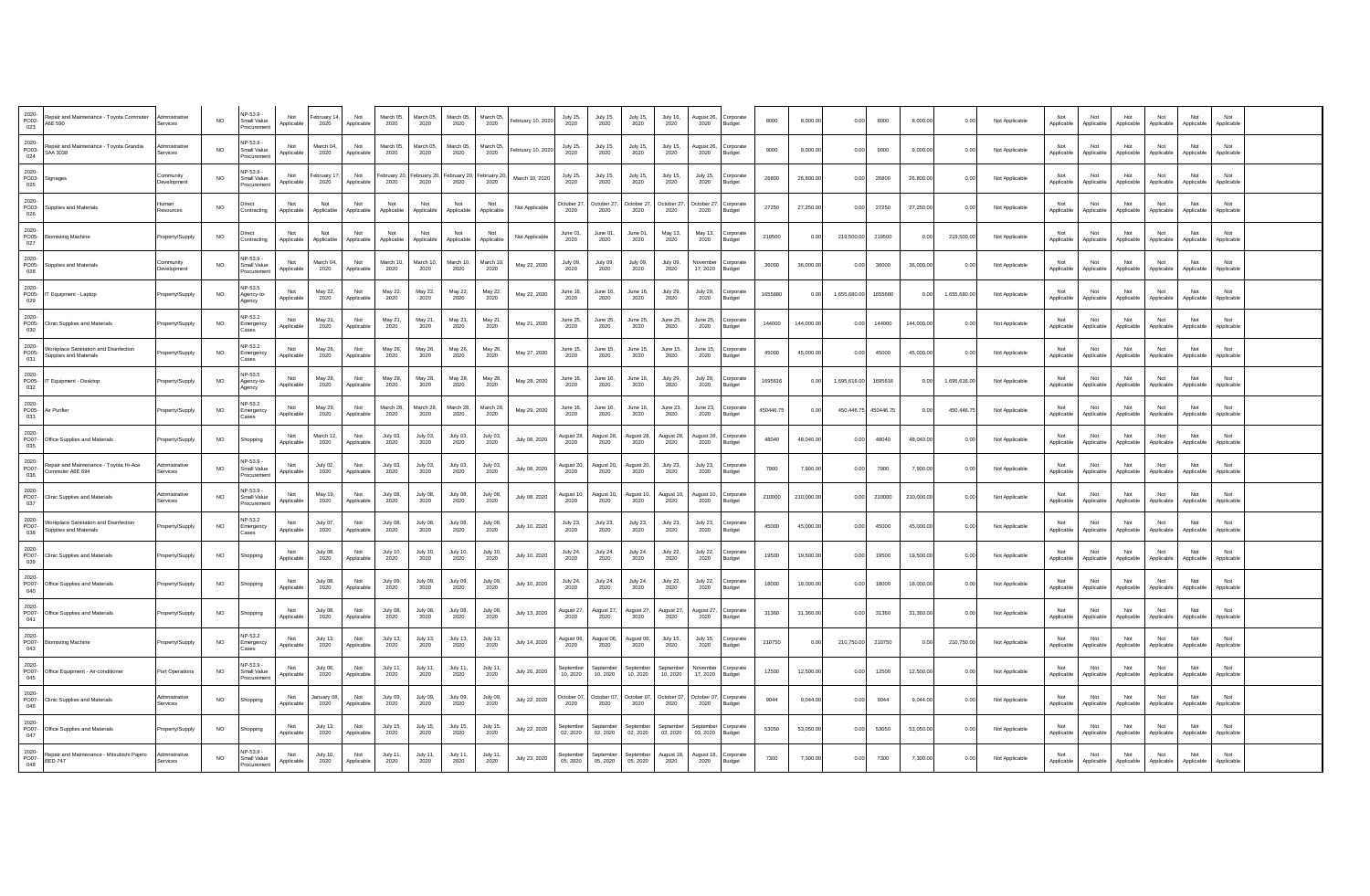| 2020-<br>PO07-<br>049    | Clinic Supplies and Materials                                   | Property/Supply                               | <b>NO</b> | NP-53.2<br>mergency<br>ases             | Not<br>Applicable | <b>July 29,</b><br>2020 | Not<br>Applicable | <b>July 30,</b><br>2020 | July 30,<br>2020        | July 30,<br>2020           | July 30,<br>2020             | July 30, 2020         | 11.2020              | 11.2020                      | 11.2020               | 11.2020               | 16, 2020              | Corporate<br>Budget | 144000 | 144,000.00 | 0.00       | 144000   | 144,000.00 | 0.00       | Not Applicable | Not<br>Applicable | Not<br>Applicable | Not<br>Applicable | Applicable        | Not<br>Applicable | Applicable        |  |
|--------------------------|-----------------------------------------------------------------|-----------------------------------------------|-----------|-----------------------------------------|-------------------|-------------------------|-------------------|-------------------------|-------------------------|----------------------------|------------------------------|-----------------------|----------------------|------------------------------|-----------------------|-----------------------|-----------------------|---------------------|--------|------------|------------|----------|------------|------------|----------------|-------------------|-------------------|-------------------|-------------------|-------------------|-------------------|--|
| $2020 -$<br>PO08-<br>050 | Vorkplace Saniitation and Disinfection<br>upplies and Materials | Property/Supply                               | <b>NO</b> | NP-53.2<br>Emergency<br>ases            | Applicable        | August 10<br>2020       | Not<br>Applicable | August 10,<br>2020      | August 10<br>2020       | August 10<br>2020          | August 10<br>2020            | August 11, 2020       | August 25<br>2020    | lugust 25,<br>2020           | August 25<br>2020     | August 25<br>2020     | August 25<br>2020     | Corporate<br>Budget | 45000  | 45,000.00  | 0.00       | 45000    | 45,000.00  | 0.00       | Not Applicable | Applicable        | Applicable        | Applicable        | Not<br>Applicable | Not<br>Applicable | Not<br>Applicable |  |
| 2020-<br>PO08-<br>051    | Office Supplies and Materials                                   | Property/Supply                               | <b>NO</b> | JP-539-<br>Small Value<br>rocuremen     | Not<br>Applicable | March 03,<br>2020       | Not<br>Applicable | June 17,<br>2020        | June 17,<br>2020        | June 17,<br>2020           | June 17,<br>2020             | August 11, 2020       | September<br>17.2020 | eptembe<br>17, 2020          | Septembe<br>17, 2020  | Decembe<br>16, 2020   | anuary 06<br>2021     | Corporate<br>Budget | 44400  | 44,400.00  | 0.00       | 44400    | 44,400.00  | 0.00       | Not Applicable | Not<br>Applicable | Not<br>Applicable | Not<br>Applicable | Not<br>Applicable | Not<br>Applicable | Not<br>Applicable |  |
| 2020-<br>052             | PO08- Repair and Maintenance - CEZA Facilities                  | Engineering                                   | <b>NO</b> | NP-53.9<br>Small Value<br>rocurement    | Not<br>Applicable | July 02,<br>2020        | Not<br>Applicable | July 08,<br>2020        | July 08,<br>2020        | July 08,<br>2020           | July 08<br>2020              | August 11, 2020       | October 02<br>2020   | October 02,<br>2020          | October 02,<br>2020   | October 02,<br>2020   | lanuary 06<br>2021    | Corporate<br>Budget | 118706 | 118,706.00 | 0.00       | 118706   | 118,706.00 | 0.00       | Not Applicable | Not<br>Applicable | Not<br>Applicable | Not<br>Applicable | Not<br>Applicable | Not<br>Applicable | Not<br>Applicable |  |
| 2020-<br>053             | PO08- Furniture and Fixtures                                    | ecurity and<br>Disaster                       | <b>NO</b> | NP-53.9 -<br>Small Value<br>Procurement | Not<br>Applicable | July 15,<br>2020        | Not<br>Applicable | <b>July 16,</b><br>2020 | July 16,<br>2020        | July 16,<br>2020           | July 16,<br>2020             | August 11, 2020       | October 08<br>2020   | October 08<br>2020           | October 08<br>2020    | October 08<br>2020    | October 08,<br>2020   | Corporate<br>Budget | 220000 | 0.00       | 220,000.00 | 215100   | 0.00       | 215,100.00 | Not Applicable | Not<br>Applicable | Not<br>Applicable | Not<br>Applicable | Not<br>Applicable | Not<br>Applicable | Not<br>Applicable |  |
| 2020-<br>PO08-<br>054    | Office Equipment                                                | hostrial and<br><b>Invironmental</b><br>afety | <b>NO</b> | NP-53 9 -<br>Small Value<br>ocuremer    | Not<br>Applicable | July 17,<br>2020        | Not<br>Applicable | July 25,<br>2020        | July 25,<br>2020        | July 25,<br>2020           | July 25<br>2020              | August 11, 2020       | Septembe<br>12, 2020 | eptembe<br>12, 2020          | 12, 2020              | September<br>14, 2020 | Novembe<br>17, 2020   | Corporate<br>Budget | 64650  | 0.0        | 64,650.00  | 64650    | 0.00       | 64,650.00  | Not Applicable | Not<br>Applicable | Not<br>Applicable | Not<br>Applicable | Not<br>Applicable | Not<br>Applicable | Not<br>Applicable |  |
| 2020-<br>055             | PO08- Clinic Supplies and Materials                             | Property/Supply                               | <b>NO</b> | JP-53 9 -<br>Small Value<br>rocuremen   | Not<br>Applicable | August 13,<br>2020      | Not<br>Applicable | August 17,<br>2020      | August 17<br>2020       | August 17<br>2020          | August 17<br>2020            | August 18, 2020       | August 25,<br>2020   | lugust 25,<br>2020           | August 25,<br>2020    | August 25,<br>2020    | August 31<br>2020     | Corporate<br>Budget | 49600  | 49,600.00  | 0.00       | 49600    | 49,600.00  | 0.00       | Not Applicable | Not<br>Applicable | Not<br>Applicable | Not<br>Applicable | Not<br>Applicable | Not<br>Applicable | Not<br>Applicable |  |
| 2020-<br>PO08-<br>056    | Clinic Supplies and Materials                                   | Property/Supply                               | <b>NO</b> | NP-53 9 -<br>Small Value<br>rocuremen   | Not<br>Applicable | August 17<br>2020       | Not<br>Applicable | August 27,<br>2020      | August 27<br>2020       | August 27<br>2020          | August 27,<br>2020           | August 26, 2020       | Septembe<br>08, 2020 | eptembe<br>08, 2020          | 08, 2020              | September<br>08, 2020 | Septembe<br>08, 2020  | Corporate<br>Budget | 80000  | 80,000.00  | 0.00       | 80000    | 80,000.00  | 0.00       | Not Applicable | Not<br>Applicable | Not<br>Applicable | Not<br>Applicable | Not<br>Applicable | Not<br>Applicable | Not<br>Applicable |  |
| 2020-<br>057             | PO09- Air Purifier                                              | Property/Supply                               | <b>NO</b> | NP-53.9 -<br>Small Value<br>rocurement  | Not<br>Applicable | August 14,<br>2020      | Not<br>Applicable | August 14,<br>2020      | August 14,<br>2020      | August 14,<br>2020         | August 14,<br>2020           | September 01,<br>2020 | September<br>14 2020 | <b>Sentember</b><br>14, 2020 | Sentember<br>14, 2020 | September<br>14, 2020 | Sentembe<br>14, 2020  | orporate<br>Budget  | 153000 | 0.00       | 153,000.00 | 153000   | 0.00       | 153,000.00 | Not Applicable | Not<br>Applicable | Not<br>Applicable | Not<br>Applicable | Not<br>Applicable | Not<br>Applicable | Not<br>Applicable |  |
| 2020-<br>PO09-<br>058    | Grasscutter                                                     | Community<br><b>Development</b>               | <b>NO</b> | NP-53.9 -<br>Small Value<br>rocuremen   | Not<br>Applicable | August 03,<br>2020      | Not<br>Applicable | August 04,<br>2020      | August 04<br>2020       | August 04,<br>2020         | August 04,<br>2020           | September 01<br>2020  | Novembe<br>02.2020   | Vovember<br>02.2020          | November<br>02.2020   | November<br>03.2020   | November<br>10.2020   | Corporate<br>Budget | 11630  | 11,630.00  | 0.00       | 11630    | 11,630.00  | 0.00       | Not Applicable | Not<br>Applicable | Not<br>Applicable | Not<br>Applicable | Not<br>Applicable | Not<br>Applicable | Not<br>Applicable |  |
| 2020-<br>PO09-<br>059    | <b>Clinic Supplies and Materials</b>                            | Admnistrative<br>Services                     | NO.       | P-53.9 -<br>Small Value<br>rocuremen    | Not<br>Applicable | Septembe<br>08.2020     | Not<br>Applicable | September<br>03.2020    | Septembe<br>03.2020     | eptembe<br>03, 2020        | eptembe<br>03.2020           | September 10<br>2020  | October 20<br>2020   | October 20,<br>2020          | October 20,<br>2020   | October 19,<br>2020   | October 19<br>2020    | Corporate<br>Budget | 357000 | 357,000.00 | 0.00       | 357000   | 357,000.00 | 0.00       | Not Applicable | Not<br>Applicable | Not<br>Applicable | Not<br>Applicable | Not<br>Applicable | Not<br>Applicable | Not<br>Applicable |  |
| 2020-<br>PO09-<br>060    | Clinic Supplies and Materials                                   | Community<br><b>Development</b>               | <b>NO</b> | NP-53.9 -<br>Small Value<br>ocuremen    | Not<br>Applicable | ebruary 1<br>2020       | Not<br>Applicable | September<br>16, 2020   | Septembe<br>16, 2020    | september<br>16, 2020      | September<br>16, 2020        | September 14<br>2020  | November<br>03, 2020 | Vovembe<br>03, 2020          | Novembe<br>03, 2020   | Septembe<br>24, 2020  | anuary 06<br>2021     | Corporate<br>Budget | 42000  | 42,000.00  | 0.00       | 42000    | 42,000.00  | 0.00       | Not Applicable | Not<br>Applicable | Not<br>Applicable | Not<br>Applicable | Not<br>Applicable | Not<br>Applicable | Not<br>Applicable |  |
| 2020-<br>061             | PO09- Water Supply Installation                                 | ndustrial and<br>Environmental<br>Safety      | <b>NO</b> | NP-53.9 -<br>Small Value<br>rocuremen   | Not<br>Applicable | July 17,<br>2020        | Not<br>Applicable | <b>July 22,</b><br>2020 | <b>July 22,</b><br>2020 | July 22,<br>2020           | <b>July 22,</b><br>2020      | September 14<br>2020  | October 28<br>2020   | October 28,<br>2020          | October 28,<br>2020   | October 28,<br>2020   | January 06,<br>2021   | Corporate<br>Budget | 57830  | 0.00       | 57,830.00  | 57830    | 0.00       | 57,830.00  | Not Applicable | Not<br>Applicable | Not<br>Applicable | Not<br>Applicable | Not<br>Applicable | Not<br>Applicable | Not<br>Applicable |  |
| 2020-<br>PO09-<br>062    | <b>Norkplace Disinfection and Sanitation</b>                    | ommunity<br>evelopmen                         | NO.       | NP-53.9 -<br>Small Value<br>pcuremer    | Not<br>Applicable | September<br>01.2020    | Not<br>Applicable | September<br>08, 2020   | Septemb<br>08, 2020     | eptembe<br>08, 2020        | aptember<br>08, 2020         | September 14<br>2020  | October 26<br>2020   | October 26<br>2020           | October 26<br>2020    | Septembe<br>08.2020   | lanuary 06<br>2021    | Corporate<br>Budget | 22000  | 22,000.0   | 0.00       | 21900    | 21,900.00  | 0.00       | Not Applicable | Not<br>Applicable | Not<br>Applicable | Not<br>Applicable | Not<br>Applicable | Not<br>Applicable | Not<br>Applicable |  |
| 2020-<br>PO09-<br>063    | Clinic Supplies and Materials                                   | Admnistrative<br>Services                     | NO.       | VP-53.9 -<br>Small Value<br>rocuremen   | Not<br>Applicable | Septembe<br>25, 2020    | Not<br>Applicable | Sentember<br>25, 2020   | Septembe<br>25, 2020    | <b>Antembe</b><br>25, 2020 | <b>Sentember</b><br>25, 2020 | September 28<br>2020  | Novembe<br>05.2020   | November<br>05.2020          | November<br>05.2020   | Novembe<br>05.2020    | November<br>05.2020   | Corporate<br>Budget | 405060 | 405,060.00 | 0.00       | 405060   | 405,060.00 | 0.00       | Not Applicable | Not<br>Applicable | Not<br>Applicable | Not<br>Applicable | Not<br>Applicable | Not<br>Applicable | Not<br>Applicable |  |
| 2020-<br>PO10-<br>064    | Corporate Giveaway                                              | Admnistrative<br>Services                     | <b>NO</b> | NP-53.9 -<br>Small Value<br>rocuremen   | Not<br>Applicable | Sentember<br>30, 2020   | Not<br>Applicable | September<br>07, 2020   | Septembe<br>07, 2020    | <b>Antembe</b><br>07, 2020 | September<br>07, 2020        | September 30<br>2020  | Novembe<br>10, 2020  | Vovember<br>10, 2020         | November<br>10, 2020  | November<br>19, 2020  | November<br>19, 2020  | Corporate<br>Budget | 900000 | 900,000.0  | 0.00       | 897953.5 | 897,953.50 | 0.00       | Not Applicable | Not<br>Applicable | Not<br>Applicable | Not<br>Applicable | Not<br>Applicable | Not<br>Applicable | Not<br>Applicable |  |
| 2020-<br>PO10-<br>065    | Corporate Giveaway                                              | Admnistrative<br>Services                     | <b>NO</b> | NP-53.9 -<br>Small Value<br>rocurement  | Not<br>Applicable | Septembe<br>30, 2020    | Not<br>Applicable | September<br>07, 2020   | Septembe<br>07.2020     | Septembe<br>07.2020        | September<br>07, 2020        | September 30,<br>2020 | Novembe<br>10.2020   | Vovember<br>10, 2020         | November<br>10, 2020  | Novembe<br>10, 2020   | November<br>10, 2020  | orporate<br>Budget  | 850000 | 850,000.00 | 0.00       | 841121   | 841,121.00 | 0.00       | Not Applicable | Not<br>Applicable | Not<br>Applicable | Not<br>Applicable | Not<br>Applicable | Not<br>Applicable | Not<br>Applicable |  |
| 2020-<br>PO10-<br>066    | Repair and Maintenance - Isuzu Crosswind<br><b>XTY 174</b>      | Admnistrative<br>Services                     | <b>NO</b> | NP-53.9 -<br>Small Value<br>ocureme     | Not<br>Applicable | September<br>18, 2020   | Not<br>Applicable | Sentember<br>18, 2020   | Septembe<br>18, 2020    | eptembe<br>18, 2020        | antomho<br>18, 2020          | October 07, 2020      | Novembe<br>11, 2020  | Jovamhar<br>11, 2020         | November<br>11, 2020  | September<br>18, 2020 | Sentember<br>18, 2020 | Corporate<br>Budget | 7050   | 7,050.00   | 0.00       | 7050     | 7,050.00   | 0.00       | Not Applicable | Not<br>Applicable | Not<br>Applicable | Not<br>Applicable | Not<br>Applicable | Not<br>Applicable | Not<br>Applicable |  |
| 2020-<br>PO10-<br>067    | Clinic Supplies and Materials                                   | Property/Supply                               | <b>NO</b> | P-53.2<br>Emergency                     | Not<br>Applicable | October 05<br>2020      | Not<br>Applicable | October 22<br>2020      | October 22<br>2020      | October 22.<br>2020        | October 22<br>2020           | October 13, 2020      | October 22<br>2020   | October 22<br>2020           | October 22.<br>2020   | October 22.<br>2020   | October 22.<br>2020   | Corporate<br>Budget | 80000  | 80,000.00  | 0.00       | 80000    | 80,000.00  | 0.00       | Not Applicable | Not<br>Applicable | Not<br>Applicable | Not<br>Applicable | Not<br>Applicable | Not<br>Applicable | Not<br>Applicable |  |
| 2020-<br>PO10-<br>068    | Office Equipment - Camera                                       | Community<br>evelopment                       | <b>NO</b> | P-53.9 -<br>Small Value<br>ocureme      | Not<br>Applicable | October 14<br>2020      | Not<br>Applicable | October 26<br>2020      | October 26<br>2020      | October 26.<br>2020        | October 26<br>2020           | October 29, 2020      | December<br>07.2020  | <b>Jecember</b><br>07.2020   | December<br>07.2020   | December<br>07.2020   | December<br>07.2020   | orporate<br>Budget  | 50000  | 00         | 50,000.00  | 48490    | 0.00       | 48,490.00  | Not Applicable | Not<br>Applicable | Not<br>Applicable | Not<br>Applicable | Not<br>Applicable | Not<br>Applicable | Not<br>Applicable |  |
| 2020-<br>PO11-<br>069    | Renair and Maintenance - Nissan Patrol CEO                      | Admnistrative<br>Services                     | <b>NO</b> | NP-53.9 -<br>Small Value<br>ocuremen    | Not<br>Applicable | October 15<br>2020      | Not<br>Applicable | October 10<br>2020      | October 10<br>2020      | October 10<br>2020         | October 10<br>2020           | November 03<br>2020   | December<br>09 2020  | December<br>09.2020          | December<br>09.2020   | December<br>09.2020   | December<br>09.2020   | Corporate<br>Budget | 32000  | 32,000.00  | 0.00       | 32000    | 32,000.00  | 0.00       | Not Applicable | Not<br>Applicable | Not<br>Applicable | Not<br>Applicable | Not<br>Applicable | Not<br>Applicable | Not<br>Applicable |  |
| 2020-<br>PO11-<br>070    | Supplies and Materials for the 18th Day<br>Campaign on VAWC     | Office of the<br>A/CEO                        | NO.       | NP-53.9<br>Small Value<br>ocuremer      | Not<br>Applicable | October 27<br>2020      | Not<br>Applicable | December<br>07.2020     | Decembe<br>07.2020      | December<br>07.2020        | December<br>07.2020          | November 03<br>2020   | Decembe<br>07.2020   | December<br>07.2020          | December<br>07.2020   | December<br>07.2020   | December<br>07.2020   | Corporate<br>Budget | 208000 | 208,000.00 | 0.00       | 208000   | 208,000.00 | 0.00       | Not Applicable | Not<br>Applicable | Not<br>Applicable | Not<br>Applicable | Not<br>Applicable | Not<br>Applicable | Not<br>Applicable |  |
| 071                      | 2020-<br>PO11- Communication Equipment                          | Legal                                         | NO.       | VP-53.9 -<br>Small Value<br>rocurement  | Not<br>Applicable | October 01.<br>2020     | Not<br>Applicable | October 27.<br>2020     | October 27<br>2020      | October 27.<br>2020        | October 27<br>2020           | November 10<br>2020   | December<br>22, 2020 | December<br>22, 2020         | December<br>22, 2020  | January 05<br>2021    | January 05,<br>2021   | Corporate<br>Budget | 11000  | 11,000.00  | 0.00       | 10150    | 10,150.00  | 0.00       | Not Applicable | Not<br>Applicable | Not<br>Applicable | Not<br>Applicable | Not<br>Applicable | Not<br>Applicable | Not<br>Applicable |  |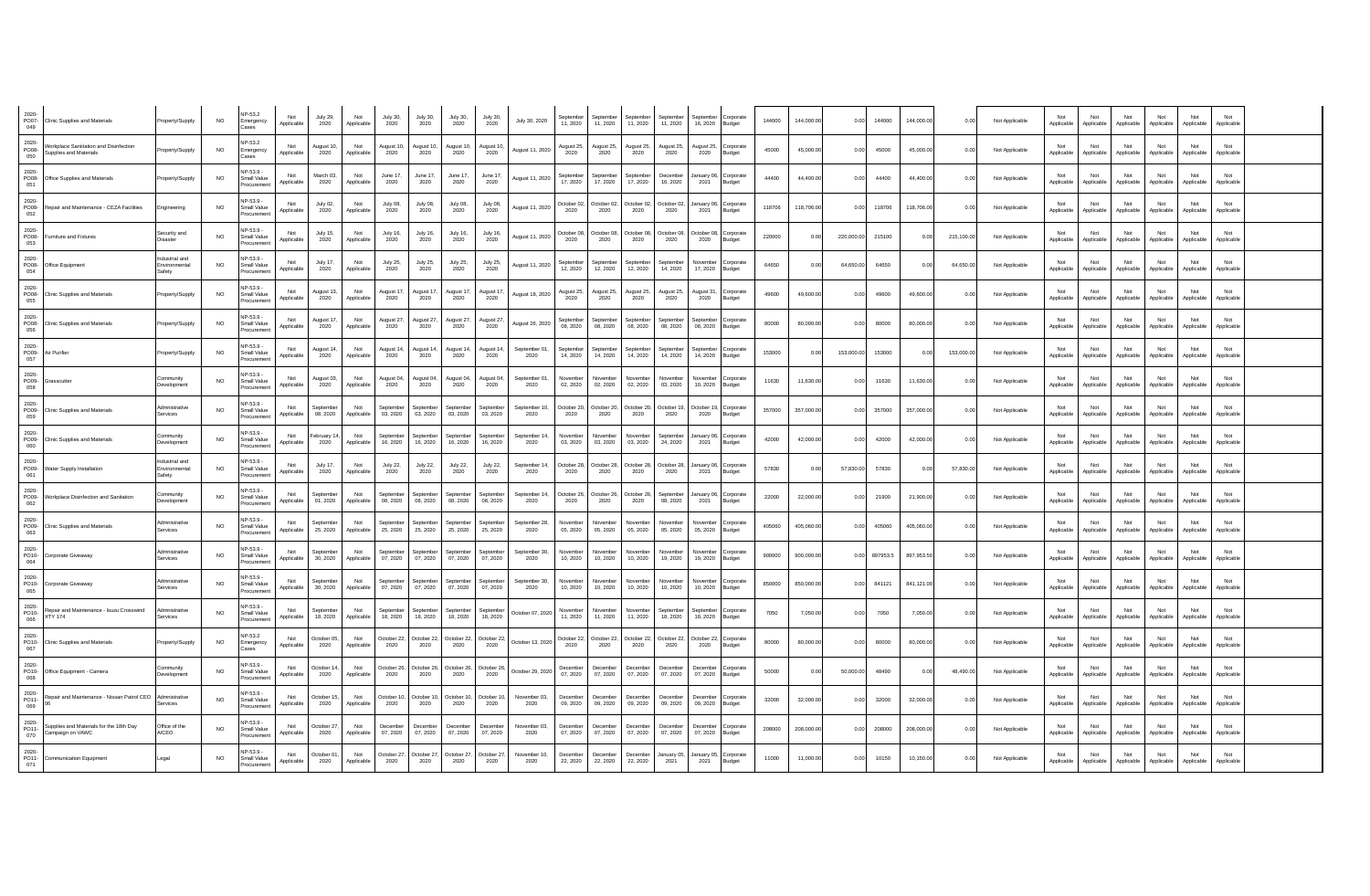| 2020-<br>PO11-<br>072   | Clinic Supplies and Materials                                                                                                      | Community<br>Development       | <b>NO</b>      | NP-53 9 -<br>Small Value<br>rocuremen        | Not<br>Applicable | October 01<br>2020   | Not<br>Applicable | October 13,<br>2020  | October 13<br>2020   | October 13,<br>2020  | October 13,<br>2020         | November 11,<br>2020 | anuary 06<br>2021    | January 06<br>2021   | anuary 06<br>2021    | lanuarv 06<br>2021   | January 20.<br>2021  | Corporate<br>Budget       | 11000  | 11,000.00  | 0.00       | 10500         | 10,500.00  | 0.00       | Not Applicable | Not<br>Applicable | Not<br>Applicable | Not<br>Applicable | Applicable        | Not<br>Applicable | Applicable        |  |
|-------------------------|------------------------------------------------------------------------------------------------------------------------------------|--------------------------------|----------------|----------------------------------------------|-------------------|----------------------|-------------------|----------------------|----------------------|----------------------|-----------------------------|----------------------|----------------------|----------------------|----------------------|----------------------|----------------------|---------------------------|--------|------------|------------|---------------|------------|------------|----------------|-------------------|-------------------|-------------------|-------------------|-------------------|-------------------|--|
| 2020-<br>073            | PO11- Supply and Materials for Optical Mission                                                                                     | Community<br>evelopment        | <b>NO</b>      | VP-53 9-<br>Small Value<br>rocuremen         | pplicable         | October 07<br>2020   | Not<br>Applicable | October 08<br>2020   | October 08<br>2020   | October 08<br>2020   | October 08<br>2020          | November 11<br>2020  | lanuary 0<br>2021    | January 0<br>2021    | January 05<br>2021   | October 30<br>2020   | January 20<br>2021   | Corporate<br>Budget       | 10000  | 10,000.00  | 0.00       | 10000         | 10,000.00  | 0.00       | Not Applicable | Applicable        | Applicable        | Not<br>Applicable | Not<br>Applicable | Not<br>Applicable | Not<br>Applicable |  |
| 2020-<br>PO11-<br>074   | Repair and Maintenance - Power Sourcce                                                                                             | Airport                        | <b>NO</b>      | VP-53 9-<br>Small Value<br>rocuremen         | Not<br>Applicable | November<br>10.2020  | Not<br>Applicable | Vovember<br>10, 2020 | Novembe<br>10.2020   | November<br>10, 2020 | <b>Jovember</b><br>10, 2020 | November 10,<br>2020 | December<br>23, 2020 | December<br>23, 2020 | December<br>23, 2020 | Decembe<br>23, 2020  | anuary 06<br>2021    | Corporate<br>Budget       | 24000  | 24,000.00  | 0.00       | 24000         | 24,000.00  | 0.00       | Not Applicable | Not<br>Applicable | Not<br>Applicable | Not<br>Applicable | Not<br>Applicable | Not<br>Applicable | Not<br>Applicable |  |
| 2020-<br>075            | PO11- Suppliies and Materials for Relief Ops                                                                                       | dmnistrative<br>ervices        | <b>NO</b>      | Shopping                                     | Not<br>Applicable | November<br>16, 2020 | Not<br>Applicable | Vovembe<br>19, 2020  | Novembe<br>19, 2020  | November<br>19, 2020 | Vovember<br>19, 2020        | November 16,<br>2020 | Vovembe<br>16, 2020  | Novembe<br>16, 2020  | November<br>16, 2020 | Novembe<br>16, 2020  | Novembe<br>16, 2020  | orporate<br>Budget        | 200000 | 200,000.00 | 0.00       | 200000        | 200,000.00 | 0.00       | Not Applicable | Not<br>Applicable | Not<br>Applicable | Not<br>Applicable | Not<br>Applicable | Not<br>Applicable | Not<br>Applicable |  |
| 2020-<br>077            | PO11- Repair and Maintenance - Patrol CEO 06                                                                                       | dmnistrative<br>arvices        | <b>NO</b>      | NP-53.9 -<br>Small Value<br>Procuremen       | Not<br>Applicable | November<br>15, 2020 | Not<br>Applicable | Vovembe<br>03, 2020  | Novembe<br>03, 2020  | Novembe<br>03, 2020  | lovembe<br>03, 2020         | November 18,<br>2020 | Decembe<br>09, 2020  | Decembe<br>09, 2020  | December<br>09, 2020 | Decembe<br>09, 2020  | Decembe<br>09, 2020  | Corporate<br>Budget       | 5000   | 5.000.00   | 0.00       | 5000          | 5,000.00   | 0.00       | Not Applicable | Not<br>Applicable | Not<br>Applicable | Not<br>Applicable | Not<br>Applicable | Not<br>Applicable | Not<br>Applicable |  |
| 2020-<br>PO11-<br>078   | Repair and Maintenance - Hyundai Starex SJS                                                                                        | Admnistrativ<br>rvices         | <b>NO</b>      | VP-53 9-<br>Small Value<br>rocuremer         | Not<br>Applicable | October 20<br>2020   | Not<br>Applicable | Vovembe<br>03, 2020  | Vovembe<br>03, 2020  | vovember<br>03, 2020 | lovember<br>03, 2020        | November 18,<br>2020 | Decembe<br>09, 2020  | December<br>09, 2020 | December<br>09, 2020 | Decembe<br>09, 2020  | Decembe<br>09, 2020  | Corporate<br>Budget       | 8650   | 8.650.00   | 0.00       | 8650          | 8.650.00   | 0.00       | Not Applicable | Not<br>Applicable | Not<br>Applicable | Not<br>Applicable | Not<br>Applicable | Not<br>Applicable | Not<br>Applicable |  |
| 2020-<br>079            | PO11- Repair and Maintenance - Montero UQS 561                                                                                     | <b>Imnistrative</b><br>arvices | <b>NO</b>      | VP-53 9-<br>Small Value<br>rocuremen         | Not<br>Applicable | October 12<br>2020   | Not<br>Applicable | Vovembe<br>03, 2020  | Vovembe<br>03.2020   | ovembe<br>03.2020    | ovembe<br>03.2020           | November 18.<br>2020 | Decembe<br>14, 2020  | Decembe<br>14, 2020  | December<br>14, 2020 | Decembe<br>10, 2020  | Decembe<br>10.2020   | Corporate<br>Budget       | 8650   | 8,650.00   | 0.00       | 8650          | 8.650.00   | 0.00       | Not Applicable | Not<br>Applicable | Not<br>Applicable | Not<br>Applicable | Not<br>Applicable | Not<br>Applicable | Not<br>Applicable |  |
| 2020-<br>PO11-<br>080   | Repair and Maintenance - Isuzu Crosswind<br><b>XTY 174</b>                                                                         | dmnistrativ<br>arvices         | <b>NO</b>      | VP-53 9-<br>Small Value<br>rocuremen         | Not<br>Applicable | October 26<br>2020   | Not<br>Applicable | Vovembe<br>09, 2020  | Novembe<br>09, 2020  | Vovembe<br>09, 2020  | <b>Jovember</b><br>09, 2020 | November 18.<br>2020 | anuary 0<br>2021     | January 05<br>2021   | January 05,<br>2021  | January 05<br>2021   | January 05<br>2021   | Corporate<br>Budget       | 3050   | 3,050.00   | 0.00       | 3050          | 3,050.00   | 0.00       | Not Applicable | Not<br>Applicable | Not<br>Applicable | Not<br>Applicable | Not<br>Applicable | Not<br>Applicable | Not<br>Applicable |  |
| 2020-<br>PO11-<br>081   | Repair and Maintenance - Hyundai Starex SJS Admnistrative<br>717                                                                   | <b>Services</b>                | N <sub>O</sub> | VP-53.9 -<br>Small Value<br>rocuremen        | Not<br>Applicable | July 15,<br>2020     | Not<br>Applicable | October 22.<br>2020  | October 22<br>2020   | October 22,<br>2020  | October 22.<br>2020         | November 18.<br>2020 | Decembe<br>09 2020   | December<br>09 2020  | December<br>09.2020  | December<br>09 2020  | Decembe<br>09.2020   | orporate<br>Budget        | 10150  | 10,150.00  | 0.00       | 10150         | 10,150.00  | 0.00       | Not Applicable | Not<br>Applicable | Not<br>Applicable | Not<br>Applicable | Not<br>Applicable | Not<br>Applicable | Not<br>Applicable |  |
| 2020-<br>PO11-<br>082   | Visitor Center Landscaping                                                                                                         | Engineering                    | <b>NO</b>      | <b>NP-53.9 -</b><br>Small Value<br>rocuremen | Not<br>Applicable | November<br>10.2020  | Not<br>Applicable | Vovember<br>17, 2020 | Novembe<br>17, 2020  | Novembe<br>17.2020   | November<br>17, 2020        | November 18.<br>2020 | Decembe<br>29.2020   | December<br>29, 2020 | December<br>29, 2020 | December<br>29.2020  | anuary 06<br>2021    | Corporate<br>Budget       | 207199 | 0.00       | 207,199.00 | 207199        | 0.00       | 207,199.00 | Not Applicable | Not<br>Applicable | Not<br>Applicable | Not<br>Applicable | Not<br>Applicable | Not<br>Applicable | Not<br>Applicable |  |
| 2020-<br>PO11-<br>083   | <b>Clinic Supplies and Materials</b>                                                                                               | ommunity<br>Development        | <b>NO</b>      | <b>VP-53.2</b><br>Emergency<br>Cases         | Not<br>Applicable | November<br>05.2020  | Not<br>Applicable | Vovember<br>03, 2020 | Novembe<br>03.2020   | November<br>03.2020  | Jovember<br>03.2020         | November 19,<br>2020 | December<br>28, 2020 | December<br>28, 2020 | December<br>28, 2020 | Novembe<br>12, 2020  | January 20<br>2021   | Corporate<br>Budget       | 144000 | 144,000.00 | 0.00       | 144000        | 144,000.00 | 0.00       | Not Applicable | Not<br>Applicable | Not<br>Applicable | Not<br>Applicable | Not<br>Applicable | Not<br>Applicable | Not<br>Applicable |  |
| 2020-<br>PO11-<br>084   | Corporate Giveaway                                                                                                                 | Admnistrative<br>Services      | <b>NO</b>      | <b>NP-53.9 -</b><br>Small Value<br>rocuremen | Not<br>Applicable | November<br>23, 2020 | Not<br>Applicable | Vovember<br>17, 2020 | Novembe<br>17, 2020  | Novembe<br>17, 2020  | November<br>17, 2020        | November 16,<br>2020 | December<br>01, 2020 | December<br>01, 2020 | December<br>01, 2020 | Decembe<br>07, 2020  | Decembe<br>07, 2020  | orporate<br><b>Budget</b> | 50000  | 50,000.00  | 0.00       | 48815         | 48,815.00  | 0.00       | Not Applicable | Not<br>Applicable | Not<br>Applicable | Not<br>Applicable | Not<br>Applicable | Not<br>Applicable | Not<br>Applicable |  |
| 2020-<br>085            | PO11- Suppliies and Materials for Relief Ops                                                                                       | Property/Supply                | <b>NO</b>      | Shopping                                     | Not<br>Applicable | November<br>16, 2020 | Not<br>Applicable | Vovember<br>23, 2020 | Novembe<br>23, 2020  | Novembe<br>23, 2020  | November<br>23, 2020        | November 23,<br>2020 | Vovembe<br>25, 2020  | November<br>25, 2020 | November<br>25, 2020 | Novembe<br>25, 2020  | November<br>25, 2020 | orporate<br>Budget        | 500000 | 500,000.00 |            | 0.00 476390.8 | 476,390.80 | 0.00       | Not Applicable | Not<br>Applicable | Not<br>Applicable | Not<br>Applicable | Not<br>Applicable | Not<br>Applicable | Not<br>Applicable |  |
| 2020-<br>PO11-<br>086   | Supplies and Materials for GAD Corner                                                                                              | Office of the<br>A/CEO         | <b>NO</b>      | NP-53.9 -<br>Small Value<br>ocuremer         | Not<br>Applicable | November<br>05.2020  | Not<br>Applicable | Vovembe<br>09, 2020  | Novembe<br>09, 2020  | Vovember<br>09, 2020 | <b>Jovember</b><br>09, 2020 | November 24,<br>2020 | Decembe<br>22, 2020  | December<br>22, 2020 | December<br>22, 2020 | Decembe<br>22, 2020  | Decembe<br>22, 2020  | orporate<br>Budget        | 50000  | 50,000.00  | 0.00       | 49000         | 49,000.00  | 0.00       | Not Applicable | Not<br>Applicable | Not<br>Applicable | Not<br>Applicable | Not<br>Applicable | Not<br>Applicable | Not<br>Applicable |  |
| 2020-<br>PO12-<br>087   | Supplies and Materials for Relief Ops                                                                                              | Admnistrative<br>Services      | <b>NO</b>      | Shopping                                     | Not<br>Applicable | December<br>01.2020  | Not<br>Applicable | Vovember<br>27, 2020 | November<br>27, 2020 | November<br>27.2020  | November<br>27, 2020        | December 01.<br>2020 | Decembe<br>03 2020   | December<br>03 2020  | December<br>03.2020  | December<br>03.2020  | December<br>03 2020  | Corporate<br>Budget       | 800000 | 800,000.00 | 0.00       | 789100        | 789,100.00 | 0.00       | Not Applicable | Not<br>Applicable | Not<br>Applicable | Not<br>Applicable | Not<br>Applicable | Not<br>Applicable | Not<br>Applicable |  |
| 2020-<br>088            | PO12- Corporate Giveaway                                                                                                           | Admnistrative<br>Services      | <b>NO</b>      | Shopping                                     | Not<br>Applicable | December<br>01, 2020 | Not<br>Applicable | Vovember<br>17, 2020 | Novembe<br>17, 2020  | November<br>17, 2020 | November<br>17, 2020        | December 01.<br>2020 | Decembe<br>12, 2020  | December<br>12, 2020 | December<br>12, 2020 | December<br>07, 2020 | December<br>07.2020  | Corporate<br>Budget       | 75000  | 75,000.00  | 0.00       | 75000         | 75,000.00  | 0.00       | Not Applicable | Not<br>Applicable | Not<br>Applicable | Not<br>Applicable | Not<br>Applicable | Not<br>Applicable | Not<br>Applicable |  |
| 2020-<br>090            | PO12- Corporate Giveaway                                                                                                           | Admnistrative<br>Services      | <b>NO</b>      | Shopping                                     | Not<br>Applicable | December<br>02.2020  | Not<br>Applicable | Vovember<br>17, 2020 | Novembe<br>17, 2020  | November<br>17, 2020 | November<br>17.2020         | December 03,<br>2020 | Decembe<br>07.2020   | December<br>07.2020  | December<br>07.2020  | Decembe<br>07.2020   | December<br>07.2020  | orporate<br>Budget        | 75000  | 75,000.00  | 0.00       | 73230         | 73,230.00  | 0.00       | Not Applicable | Not<br>Applicable | Not<br>Applicable | Not<br>Applicable | Not<br>Applicable | Not<br>Applicable | Not<br>Applicable |  |
| 2020-<br>PO12-<br>093   | Supply and Delivery of Thirty-One(31) Brand<br>new and Branded Printers with Continuous Ink- Property/Supply<br><b>Tank System</b> |                                | <b>NO</b>      | Shopping                                     | Not<br>Applicable | November<br>04, 2020 | Not<br>Applicable | Voyamhar<br>05, 2020 | Novembe<br>05, 2020  | Novembe<br>05, 2020  | November<br>05, 2020        | December 01<br>2020  | Decembe<br>22, 2020  | December<br>22, 2020 | December<br>22, 2020 | lanuary 05<br>2021   | January 05<br>2021   | Corporate<br>Budget       | 322000 | 0.00       | 322,000.00 | 321102.75     | 0.00       | 321,102.75 | Not Applicable | Not<br>Applicable | Not<br>Applicable | Not<br>Applicable | Not<br>Applicable | Not<br>Applicable | Not<br>Applicable |  |
| 2020-<br>PO12-<br>094   | Repair and Maintenance - Mitsubishi<br>Adventure SGJ 378                                                                           | Admnistrative<br>Services      | NO.            | VP-53.9 -<br>Small Value<br>rocuremer        | Not<br>Applicable | December<br>14, 2020 | Not<br>Applicable | December<br>14, 2020 | December<br>14, 2020 | December<br>14, 2020 | December<br>14, 2020        | December 16.<br>2020 | lanuary 06<br>2021   | January 06<br>2021   | January 06,<br>2021  | lanuary 04<br>2021   | January 04<br>2021   | orporate<br>Budget        | 6100   | 6,100.00   | 0.00       | 6100          | 6,100.00   | 0.00       | Not Applicable | Not<br>Applicable | Not<br>Applicable | Not<br>Applicable | Not<br>Applicable | Not<br>Applicable | Not<br>Applicable |  |
| 2020-<br>PO12-<br>095   | Clinic Supplies and Materials                                                                                                      | Admnistrative<br>Services      | <b>NO</b>      | <b>NP-53.9 -</b><br>Small Value<br>rocureme  | Not<br>Applicable | August 25,<br>2020   | Not<br>Applicable | Vovember<br>26, 2020 | Novembe<br>26, 2020  | Novembe<br>26, 2020  | November<br>26, 2020        | December 17,<br>2020 | anuary 06<br>2021    | lanuary 06,<br>2021  | January 06<br>2021   | lanuary 1<br>2021    | anuary 1<br>2021     | orporate<br>Budget        | 138600 | 138,600.00 | 0.00       | 138600        | 138,600.00 | 0.00       | Not Applicable | Not<br>Applicable | Not<br>Applicable | Not<br>Applicable | Not<br>Applicable | Not<br>Applicable | Not<br>Applicable |  |
| 2020-<br>096            | PO12- Repair and Maintence - Bulldozer                                                                                             | Admnistrative<br>Services      | <b>NO</b>      | <b>NP-53.9 -</b><br>Small Value<br>rocuremer | Not<br>Annlicable | December<br>17 2020  | Not<br>Applicable | December<br>17, 2020 | December<br>17 2020  | December<br>17 2020  | December<br>17 2020         | December 17<br>2020  | lanuary 1<br>2021    | January 1<br>2021    | January 11<br>2021   | January 1<br>2021    | January 20<br>2021   | Corporate<br>Budget       | 11900  | 11,900.00  | 0.00       | 11900         | 11,900.00  | 0.00       | Not Applicable | Not<br>Applicable | Not<br>Applicable | Not<br>Applicable | Not<br>Applicable | Not<br>Applicable | Not<br>Applicable |  |
| 2020-<br>PO12-<br>097   | Repair and Maintenance - Toyota Hi-Ace<br>Commuter A6E 694                                                                         | Admnistrative<br>Services      | <b>NO</b>      | <b>NP-53.9</b><br>Small Value<br>rocuremer   | Not<br>Applicable | December<br>01.2020  | Not<br>Applicable | Jecember<br>09.2020  | Decembe<br>09.2020   | Decembe<br>09.2020   | December<br>09.2020         | December 17<br>2020  | anuary 06<br>2021    | lanuary 06<br>2021   | January 06<br>2021   | lanuary Of<br>2021   | anuary 06<br>2021    | Corporate<br>Budget       | 22000  | 22,000.00  | 0.00       | 22000         | 22,000.00  | 0.00       | Not Applicable | Not<br>Applicable | Not<br>Applicable | Not<br>Applicable | Not<br>Applicable | Not<br>Applicable | Not<br>Applicable |  |
| 2020-<br>$JO01-$<br>001 | Repair and Maintenance - Toyota Hi-Ace<br>Commuter A6E 590                                                                         | Admnistrative<br>Services      | <b>NO</b>      | IP-53.9 -<br>Small Value<br>Procurement      | Not<br>Applicable | January 08.<br>2020  | Not<br>Applicable | January<br>14,2020   | January<br>14,2020   | January<br>14,2020   | January<br>14 2020          | Jan uary 17,2020     | March 16<br>2020     | March 16<br>2020     | March 16.<br>2020    | March 16<br>2020     | October 20<br>2020   | Corporate<br>Budget       | 6500   | 6,500.00   | 0.00       | 6500          | 6,500.00   | 0.00       | Not Applicable | Not<br>Applicable | Not<br>Applicable | Not<br>Applicable | Not<br>Applicable | Not<br>Applicable | Not<br>Applicable |  |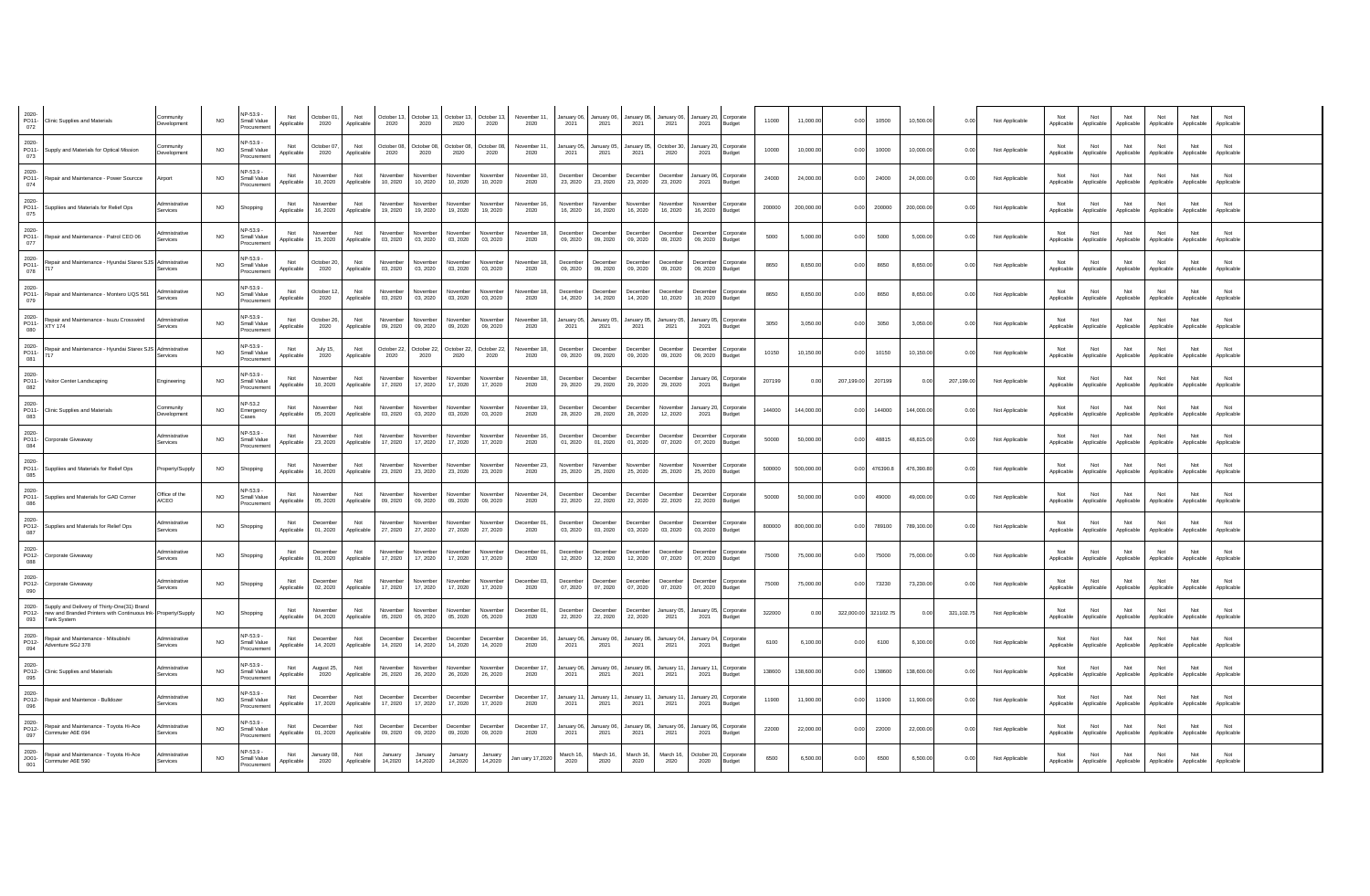| 2020-<br>JO01-<br>002    | Repair and Maintenance - Nissan Patrol CEO<br>06                   | Admnistrative<br>Services           | <b>NO</b> | NP-53.9 -<br>Small Value<br>rocuremer  | Not<br>Applicable | lanuary 09,<br>2020  | Not<br>Applicable | January<br>20,2020  | 20 20 20            | 20 20 20                                            | 20.2020             | January 21,2020                                                    | bruary 28<br>2020       | ebruary 28<br>2020      | ebruary 28,<br>2020   | ebruary 2<br>2020    | ebruary 28.<br>2020  | Corporate<br>Budget        | 7500     | 7,500.00   | 0.00       | 7500     | 7,500.00   | 0.00       | Not Applicable | Not<br>Applicable | Not<br>Applicable | Not<br>Applicable | Not<br>Applicable | Not<br>Applicable | Not<br>Applicable |  |
|--------------------------|--------------------------------------------------------------------|-------------------------------------|-----------|----------------------------------------|-------------------|----------------------|-------------------|---------------------|---------------------|-----------------------------------------------------|---------------------|--------------------------------------------------------------------|-------------------------|-------------------------|-----------------------|----------------------|----------------------|----------------------------|----------|------------|------------|----------|------------|------------|----------------|-------------------|-------------------|-------------------|-------------------|-------------------|-------------------|--|
| 2020-<br>$JO01-$<br>003  | Repair and Maintenance - Toyota Innova A5L<br>210                  | dmnistrativ<br>ervices              | NO.       | Contracting                            | Not<br>Applicable | Not<br>Applicable    | Not<br>Applicable | Not<br>Applicable   | Not<br>Applicable   | Not<br>Applicable                                   | Not<br>Applicable   | Not Applicable                                                     | March 05,<br>2020       | March 05,<br>2020       | March 05,<br>2020     | March 05<br>2020     | March 05<br>2020     | orporate<br>Budget         | 28884.18 | 28,884.1   | 0.00       | 28884.18 | 28,884.18  | 0.00       | Not Applicable | Applicable        | Not<br>Applicable | Not<br>Applicable | Not<br>Applicable | Not<br>Applicable | Not<br>Applicable |  |
| $2020 -$<br>JO02-<br>004 | Repair and Maintenance - Toyota Hi-Ace<br>Commuter A6E 590         | dmnistrative<br>ervices             | NO.       | Direct<br>Contracting                  | Not<br>Applicable | Not<br>Applicable    | Not<br>Applicable | Not<br>Applicable   | Not<br>Applicable   | Not<br>Applicable                                   | Not<br>Applicable   | Not Applicable                                                     | March 14.<br>2020       | March 14<br>2020        | March 14,<br>2020     | March 14<br>2020     | March 26<br>2020     | orporate<br>Budget         | 58555.8  | 58,555.80  | 0.00       | 58555.8  | 58,555.80  | 0.00       | Not Applicable | Not<br>Applicable | Not<br>Applicable | Not<br>Applicable | Not<br>Applicable | Not<br>Applicable | Not<br>Applicable |  |
| 2020-<br>JO02-<br>005    | Repair and Maintenance - Toyota Hi-Ace<br>Commuter A6E 590         | dmnistrative<br>ervices             | <b>NO</b> | NP-53.9<br>Small Value<br>rocuremen    | Not<br>Applicable | anuary 30<br>2020    | Not<br>Applicable | ebruary *<br>2020   | February 13<br>2020 | ebruary 13<br>2020                                  | February 1<br>2020  | ebruary 19 2020                                                    | June 15<br>2020         | June 15<br>2020         | June 15,<br>2020      | June 15<br>2020      | August 26<br>2020    | orporate<br>udget          | 18800    | 18,800.00  | 0.00       | 18800    | 18,800.00  | 0.00       | Not Applicable | Not<br>Applicable | Not<br>Applicable | Not<br>Applicable | Not<br>Applicable | Not<br>Applicable | Not<br>Applicable |  |
| 2020-<br>$JO02-$<br>006  | Repair and Maintenance - Isuzu Alterra SKR<br>654                  | Port Operations                     | <b>NO</b> | NP-53.9 -<br>Small Value<br>Procuremen | Not<br>Applicable | January 29,<br>2020  | Not<br>Applicable | February<br>14,2020 | February<br>14.2020 | February<br>14,2020                                 | February<br>14 2020 | ebruary 19,2020 June 3, 2020 June 3, 2020 June 3, 2020 June 2,2020 |                         |                         |                       |                      | August<br>26,2020    | orporate<br><b>Budget</b>  | 6800     | 6,800.00   | 0.00       | 6800     | 6,800.00   | 0.00       | Not Applicable | Not<br>Applicable | Not<br>Applicable | Not<br>Applicable | Not<br>Applicable | Not<br>Applicable | Not<br>Applicable |  |
| 2020-<br>JO02-<br>007    | Repair and Maintenance - Nissan Patrol CEO<br>06                   | Admnistrative<br>nvices             | <b>NO</b> | NP-53.9<br>Small Value<br>ocuremer     | Not<br>Applicable | lanuary 08<br>2020   | Not<br>Applicable | January<br>08,2020  | January<br>08,2020  | 08.2020                                             | 08.2020             | ebruary 20 2020                                                    | June 22,<br>2020        | June 22,<br>2020        | June 22,<br>2020      | June 22,<br>2020     | June 22,<br>2020     | orporate<br><b>Budget</b>  | 8400     | 8,400.00   | 0.00       | 8400     | 8,400.00   | 0.00       | Not Applicable | Applicable        | Not<br>Applicable | Not<br>Applicable | Not<br>Applicable | Not<br>Applicable | Not<br>Applicable |  |
| 2020-<br>JO02-<br>008    | Supplies and Materials For Women's Month<br>Celebration            | Office of the<br>A/CEO              | NO.       | P-53.9<br>Small Value<br>Procuremer    | Not<br>Applicable | ebruary 20<br>2020   | Not<br>Applicable | ebruary 1<br>2020   | ebruary 1<br>2020   | ebruary 19<br>2020                                  | February 1<br>2020  | February 21, 2020                                                  | March 10,<br>2020       | March 10,<br>2020       | March 10,<br>2020     | March 02.<br>2020    | March 02<br>2020     | orporate<br>Budget         | 131200   | 131,200.00 | 0.00       | 131200   | 131,200.00 | 0.00       | Not Applicable | Not<br>Applicable | Not<br>Applicable | Not<br>Applicable | Not<br>Applicable | Not<br>Applicable | Not<br>Applicable |  |
| 2020-<br>JO02-<br>009    | Supplies and Materials For Women's Month<br>Celebration            | Office of the<br>A/CEO              | <b>NO</b> | NP-53.9<br>Small Value<br>rocuremer    | Not<br>Applicable | ebruary 02<br>2020   | Not<br>Applicable | ebruary 2<br>2020   | ebruary 2<br>2020   | ebruary 2<br>2020                                   | February 2<br>2020  | ebruary 24, 2020                                                   | June 22,<br>2020        | June 22,<br>2020        | June 22,<br>2020      | March 02.<br>2020    | March 02<br>2020     | Corporate<br><b>Budget</b> | 4400     | 4,400.00   | 0.00       | 4400     | 4,400.00   | 0.00       | Not Applicable | Not<br>Applicable | Not<br>Applicable | Not<br>Applicable | Not<br>Applicable | Not<br>Applicable | Not<br>Applicable |  |
| 2020-<br>JO02-<br>010    | Hauling of 740 units used vehicles from<br>Casambalangan to Rapuli | Port Operations                     | NO.       | NP-53.9 -<br>Small Value<br>Procuremen | Not<br>Applicable | Not<br>Applicable    | Not<br>Applicable | Febuary<br>27,2020  | Febuary<br>27,2020  | Febuary<br>27,2020                                  | Febuary<br>27,2020  | ebruary 28,2020                                                    | Ongoing                 | Ongoing                 | Ongoing               | Ongoing              | Ongoing              | orporate<br><b>Budget</b>  | 814000   | 814,000.00 | 0.00       | 814000   | 814,000.00 | 0.00       | Not Applicable | Not<br>Applicable | Not<br>Applicable | Not<br>Applicable | Not<br>Applicable | Not<br>Applicable | Not<br>Applicable |  |
| 2020-<br>$JO03-$<br>011  | Repair and Maintenance - Toyota Fortuner<br>AAV 9835               | dmnistrative<br>Services            | <b>NO</b> | Direct<br>Contracting                  | Not<br>Applicable | Not<br>Applicable    | Not<br>Applicable | Not<br>Applicable   | Not<br>Applicable   | Not<br>Applicable                                   | Not<br>Applicable   | Not Applicable                                                     | March 10<br>2020        | March 10<br>2020        | March 10.<br>2020     | March 03<br>2020     | March 03<br>2020     | orporate<br><b>Budget</b>  | 57684.71 | 57,684.7   | 0.00       | 57684.71 | 57,684.7   | 0.00       | Not Applicable | Not<br>Applicable | Not<br>Applicable | Not<br>Applicable | Not<br>Applicable | Not<br>Applicable | Not<br>Applicable |  |
| 2020-<br>012             | JO03- CEZA Souvenir Program                                        | usiness<br>Development              | <b>NO</b> | VP-53.9 -<br>Small Value<br>Procuremen | Not<br>Applicable | March 11,<br>2020    | Not<br>Applicable | January<br>11.2020  | January<br>11.2020  | January<br>11,2020                                  | January<br>11 2020  | March 11, 2020                                                     | August 18,<br>2020      | August 18,<br>2020      | August 18,<br>2020    | August 18,<br>2020   | August 18<br>2020    | orporate<br>Budget         | 800000   | 800,000.00 | 0.00       | 791850   | 791,850.00 | 0.00       | Not Applicable | Not<br>Applicable | Not<br>Applicable | Not<br>Applicable | Not<br>Applicable | Not<br>Applicable | Not<br>Applicable |  |
| 2020-<br>013             | JO06- Covid-19 Response Activity                                   | Property/Supply                     | <b>NO</b> | NP-53.2<br>Emergency<br>ases           | Not<br>Applicable | May 06,<br>2020      | Not<br>Applicable | June<br>04,2020     | June<br>04,2020     | 04,2020                                             | 04,2020             | Jjune 05,2020                                                      | June 26,<br>2020        | June 26,<br>2020        | June 26,<br>2020      | June 19,<br>2020     | June 19<br>2020      | orporate<br>udget          | 119000   | 119,000.00 | 0.00       | 119000   | 119,000.00 | 0.00       | Not Applicable | Not<br>Applicable | Not<br>Applicable | Not<br>Applicable | Not<br>Applicable | Not<br>Applicable | Not<br>Applicable |  |
| 2020-<br>014             | JO06- Calibration of Medical Equipment                             | dmnistrative<br>Services            | NO.       | NP-53.9 -<br>Small Value<br>rocuremen  | Not<br>Applicable | June 22,<br>2020     | Not<br>Applicable | June 16<br>2020     | June 16<br>2020     | June 16<br>2020                                     | June 16<br>2020     | June 22, 2020                                                      | <b>July 14,</b><br>2020 | <b>July 14,</b><br>2020 | July 14,<br>2020      | June 30,<br>2020     | June 30,<br>2020     | orporate<br>Budget         | 13000    | 13,000.00  | 0.00       | 12678.4  | 12,678.40  | 0.00       | Not Applicable | Not<br>Applicable | Not<br>Applicable | Not<br>Applicable | Not<br>Applicable | Not<br>Applicable | Not<br>Applicable |  |
| 2020-<br>JO06-<br>015    | Repair and Maintenance - Toyota Hi-Ace<br>Commuter A6E 694         | dmnistrativ<br>ervices              | NO.       | Contracting                            | Not<br>Applicable | Not<br>Applicable    | Not<br>Applicable | Not<br>Applicable   | Not<br>Applicable   | Not<br>Applicable                                   | Not<br>Applicable   | Not Applicable                                                     | July 14,<br>2020        | <b>July 14,</b><br>2020 | July 14,<br>2020      | June 23<br>2020      | June 23<br>2020      | orporate<br><b>Budget</b>  | 14916.93 | 14,916.93  | 0.00       | 14916.93 | 14,916.93  | 0.00       | Not Applicable | Applicable        | Not<br>Applicable | Not<br>Applicable | Not<br>Applicable | Not<br>Applicable | Not<br>Applicable |  |
| 2020-<br>016             | JO06- Gravelling of CEZA property                                  | Engineering                         | NO.       | P-53.9<br>Small Value<br>Procuremen    | Not<br>Applicable | February 19,<br>2020 | Not<br>Applicable | February<br>21,2020 | February<br>21.2020 | February<br>21,2020                                 | Februan<br>21,2020  | june 16,2020                                                       | February<br>25,2020     | February<br>25,2020     | February<br>25,2020   | August<br>24,2020    | August<br>24,2020    | orporate<br>Budget         | 360000   | 0.00       | 360,000.00 | 360000   | 0.00       | 360,000.00 | Not Applicable | Not<br>Applicable | Not<br>Applicable | Not<br>Applicable | Not<br>Applicable | Not<br>Applicable | Not<br>Applicable |  |
| 2020-<br>JO06-<br>017    | Repair and Maintenance - Toyota Grandia<br>SAA 3038                | dmnistrative<br>ervices             | <b>NO</b> | NP-53.9<br>Small Value<br>rocuremen    | Not<br>Applicable | ebruary 12<br>2020   | Not<br>Applicable | June 11<br>2020     | June 11.<br>2020    | June 11.<br>2020                                    | June 11.<br>2020    | June 23, 2020                                                      | August 28,<br>2020      | August 28,<br>2020      | August 28,<br>2020    | August 28,<br>2020   | Septembe<br>07, 2020 | orporate<br><b>Budget</b>  | 21550    | 21,550.00  | 0.00       | 21550    | 21,550.00  | 0.00       | Not Applicable | Not<br>Applicable | Not<br>Applicable | Not<br>Applicable | Not<br>Applicable | Not<br>Applicable | Not<br>Applicable |  |
| 2020-<br>JO06-<br>018    | Repair and Maintenance - Toyota Hi-Ace<br>Commuter A6E 606         | dmnistrative<br>Services            | NO.       | Direct<br>Contracting                  | Not<br>Applicable | Not<br>Applicable    | Not<br>Applicable | Not<br>Applicable   | Not<br>Applicable   | Not<br>Applicable                                   | Not<br>Applicable   | Not Applicable                                                     | August 19,<br>2020      | August 19,<br>2020      | August 19,<br>2020    | June 26,<br>2020     | June 26,<br>2020     | orporate<br>Budget         | 18600.11 | 18,600.1   | 0.00       | 18600.11 | 18,600.11  | 0.00       | Not Applicable | Not<br>Applicable | Not<br>Applicable | Not<br>Applicable | Not<br>Applicable | Not<br>Applicable | Not<br>Applicable |  |
| 2020-<br>019             | JO06- CEZA Anniversary Tarpaulin                                   | Management<br>Information<br>system | NO.       | NP-53.9<br>Small Value<br>ocuremen     | Not<br>Applicable | June 29,<br>2020     | Not<br>Applicable | ebruary 0<br>2020   | February 05<br>2020 | ebruary 05<br>2020                                  | February 0<br>2020  | June 29 2020                                                       | August 20,<br>2020      | August 20,<br>2020      | August 20,<br>2020    | ebruary 06<br>2020   | February 06,<br>2020 | Corporate<br>Budget        | 67200    | 67,200.00  | 0.00       | 67200    | 67,200.00  | 0.00       | Not Applicable | Not<br>Applicable | Not<br>Applicable | Not<br>Applicable | Not<br>Applicable | Not<br>Applicable | Not<br>Applicable |  |
| 2020-<br>JO07-<br>020    | Repair and Maintenance - Photocopie                                | Property/Supply                     | <b>NO</b> | Contracting                            | Not<br>Applicable | Not<br>Applicable    | Not<br>Applicable | Not<br>Applicable   | Not<br>Applicable   | Not<br>Applicable                                   | Not<br>Applicable   | Not Applicable                                                     | May 20,<br>2021         | May 20,<br>2021         | May 20,<br>2021       | May 24,<br>2021      | May 31,<br>2021      | Corporate<br>Budget        | 28811    | 28,811.00  | 0.00       | 28811    | 28,811.00  | 0.00       | Not Applicable | Not<br>Applicable | Not<br>Applicable | Not<br>Applicable | Not<br>Applicable | Not<br>Applicable | Not<br>Applicable |  |
| 2020-<br>$JO07-$<br>021  | Furniture and Fixtures                                             | Community<br>Development            | <b>NO</b> | NP-53 9<br>Small Value<br>rocuremen    | Not<br>Applicable | ebruary 1<br>2020    | Not<br>Applicable | February<br>18,2020 | February<br>18,2020 | February<br>18,2020                                 | 18,2020             | July 3 2020                                                        | ptembe<br>11, 2020      | 11, 2020                | September<br>11, 2020 | 11.2020              | eptembe<br>21, 2020  | orporate<br>udget          | 5000     | 5,000.00   | 0.00       | 5000     | 5,000.00   | 0.00       | Not Applicable | Not<br>Applicable | Not<br>Applicable | Not<br>Applicable | Not<br>Applicable | Not<br>Applicable | Not<br>Applicable |  |
| 2020-<br>JO07-<br>022    | Repair and Maintenance - Hyundai Starex SJS<br>717                 | Admnistrative<br>Services           | NO.       | NP-53.9 -<br>Small Value<br>Procuremen | Not<br>Applicable | June 24,<br>2020     | Not<br>Applicable | June 25,<br>2020    | June 25,<br>2020    | June 25,<br>2020                                    | June 25,<br>2020    | July 08,2020                                                       | August 20,<br>2020      | August 20,<br>2020      | August 20,<br>2020    | June 27,<br>2020     | June 27,<br>2020     | orporate<br>Budget         | 9700     | 9,700.00   | 0.00       | 9700     | 9,700.00   | 0.00       | Not Applicable | Not<br>Applicable | Not<br>Applicable | Not<br>Applicable | Not<br>Applicable | Not<br>Applicable | Not<br>Applicable |  |
| 2020-<br>JO07-<br>023    | Repair and Maintenance - Toyota Fortuner<br>AAV 7694               | dmnistrative<br>nvices              | <b>NO</b> | Direct<br>Contracting                  | Not<br>Applicable | Not<br>Applicable    | Not<br>Applicable | Not<br>Applicable   | Not<br>Applicable   | Not<br>Applicable                                   | Not<br>Applicable   | Not Applicable                                                     | August 19,<br>2020      | August 19<br>2020       | August 19,<br>2020    | June 06<br>2020      | August 26<br>2020    | orporate<br><b>Budget</b>  | 77226.76 | 77,226.76  | 0.00       | 77226.76 | 77,226.76  | 0.00       | Not Applicable | Applicable        | Not<br>Applicable | Not<br>Applicable | Not<br>Applicable | Not<br>Applicable | Not<br>Applicable |  |
| 2020-<br>025             | JO07- Covid-19 Response Activity                                   | Property/Supply                     | <b>NO</b> | NP-53.2<br>Emergency<br>Cases          | Not<br>Applicable | May 06,<br>2020      | Not<br>Applicable |                     |                     | July 14,2020 July 14,2020 July 14,2020 July 14,2020 |                     | July 14,2020                                                       | eptember<br>16, 2020    | Septembe<br>16, 2020    | September<br>16, 2020 | Septembe<br>16, 2020 | Septembe<br>16, 2020 | orporate<br>Budget         | 10000    | 10,000.00  | 0.00       | 10000    | 10,000.00  | 0.00       | Not Applicable | Not<br>Applicable | Not<br>Applicable | Not<br>Applicable | Not<br>Applicable | Not<br>Applicable | Not<br>Applicable |  |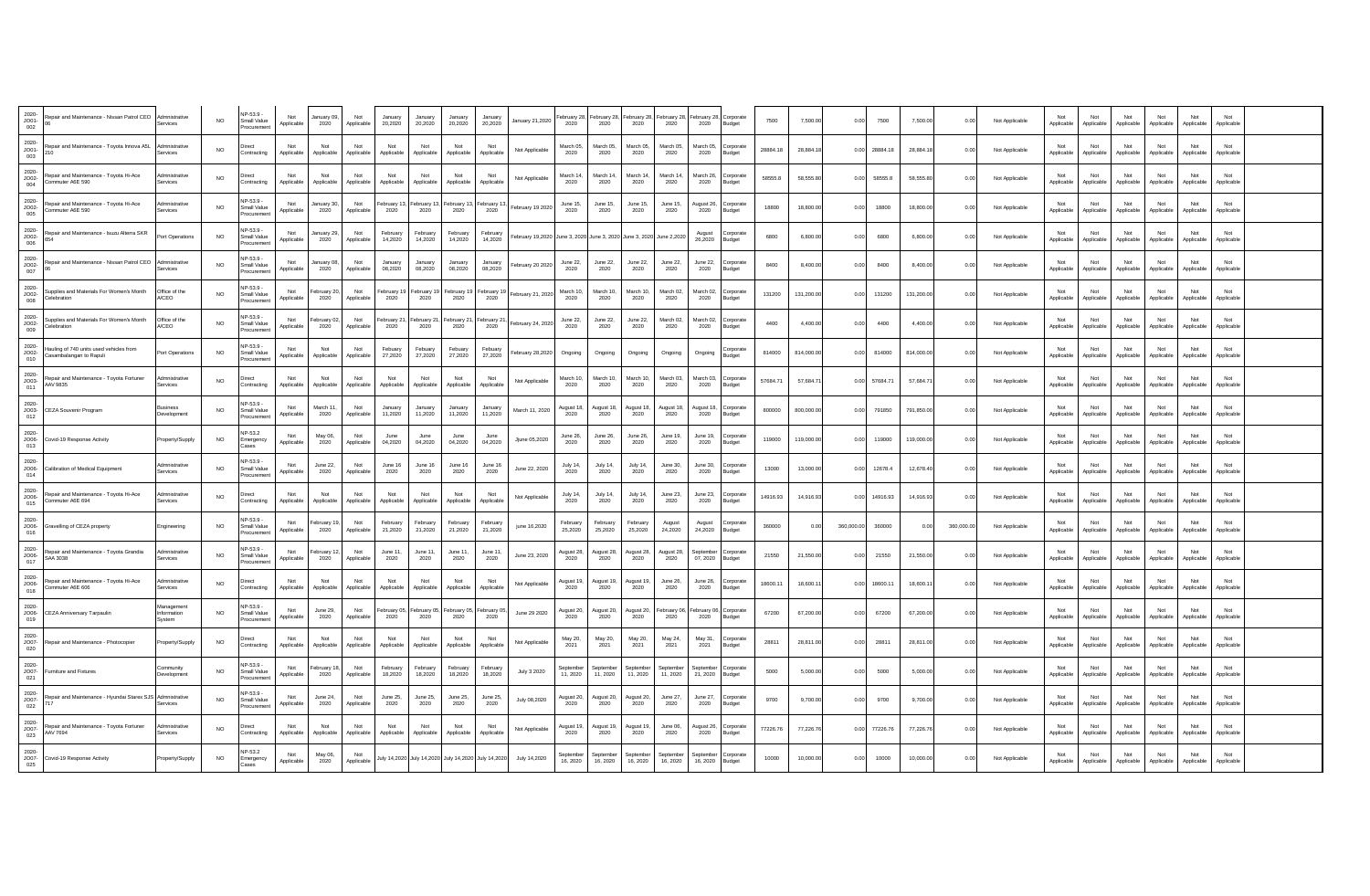| 2020-<br>JO07-<br>026       | Covid-19 Response Activity                                       | Property/Supply                       | <b>NO</b> | NP-53.2<br>Emergency                           | Not<br>Applicable | Not<br>Applicable     | Not<br>Applicable |                      |                           | July 15 2020 July 15 2020 July 15 2020 July 15 2020 |                       | July 20,2020         | October 13<br>2020    | October 13.<br>2020   | October 13<br>2020    | July 23,<br>2020     | July 23,<br>2020              | Corporate<br>Budget | 175500   | 175,500.00 | 0.00 | 175000   | 175,000.00 | 0.00 | Not Applicable | Not<br>Applicable | Not<br>Applicable | Not<br>Applicable | Not<br>Applicable | Not<br>Applicable | Not<br>Applicable |  |
|-----------------------------|------------------------------------------------------------------|---------------------------------------|-----------|------------------------------------------------|-------------------|-----------------------|-------------------|----------------------|---------------------------|-----------------------------------------------------|-----------------------|----------------------|-----------------------|-----------------------|-----------------------|----------------------|-------------------------------|---------------------|----------|------------|------|----------|------------|------|----------------|-------------------|-------------------|-------------------|-------------------|-------------------|-------------------|--|
| 2020-<br>JO07-<br>027       | Repair and Maintenance - Mitsubishi Paiero<br><b>BED 747</b>     | Admnistrative<br>Services             | <b>NO</b> | NP-53.9<br>Small Value<br>rocuremer            | Not<br>Applicable | May 03,<br>2020       | Not<br>Applicable | March 5<br>2020      | March 5<br>2020           | March 5<br>2020                                     | March 5<br>2020       | July 23,2020         | Sentembe<br>05.2020   | Sentember<br>05.2020  | September<br>05.2020  | August 24<br>2020    | August 24<br>2020             | Corporate<br>Budget | 8000     | 8.000.0    | 0.00 | 8000     | 8,000.00   | 0.00 | Not Applicable | Not<br>Applicable | Not<br>Applicable | Not<br>Applicable | Not<br>Applicable | Not<br>Applicable | Not<br>Applicable |  |
| 2020-<br>$JO07-$<br>028     | Repair and Maintenance - Nissan Patrol CEO                       | Admnistrative<br>Services             | NO.       | <b>NP-53.9 -</b><br>Small Value                | Not<br>Applicable | July 21,<br>2020      | Not<br>Applicable |                      | July 21,2020 July 21,2020 | July 21,2020 July 21,2020                           |                       | July 23, 2020        | Septembe<br>03, 2020  | September<br>03, 2020 | September<br>03.2020  | July 21.<br>2020     | July 21.<br>2020              | Corporate<br>Budget | 12900    | 12,900.00  | 0.00 | 12900    | 12,900.00  | 0.00 | Not Applicable | Not<br>Applicable | Not<br>Applicable | Not<br>Applicable | Not<br>Applicable | Not<br>Applicable | Not<br>Applicable |  |
| $2020 -$<br>$JO08-$<br>029  | Repair and Maintenance - Photocopier                             | Property/Supply                       | <b>NO</b> | Direct<br>Contracting                          | Not<br>Applicable | Not<br>Applicable     | Not<br>Applicable | Not<br>Applicable    | Not<br>Applicable         | Not<br>Applicable                                   | Not<br>Applicable     | Not Applicable       | Sentembe<br>17, 2020  | Sentember<br>17, 2020 | Sentember<br>17, 2020 | Sentembe<br>17, 2020 | Sentember<br>23, 2020         | Corporate<br>Budget | 28811    | 28,811.00  | 0.00 | 28811    | 28,811.00  | 0.00 | Not Applicable | Not<br>Applicable | Not<br>Applicable | Not<br>Applicable | Not<br>Applicable | Not<br>Applicable | Not<br>Applicable |  |
| 2020-<br>$JO08-$<br>032     | Repair and Maintenance - Toyota Innova A5L<br>210 use            | Property/Supply                       | <b>NO</b> | <b>NP-53.9 -</b><br>Small Value<br>rocuremer   | Not<br>Applicable | August 20,<br>2020    | Not<br>Applicable | August 24<br>2020    | August 24<br>2020         | August 24<br>2020                                   | August 24<br>2020     | August 26, 2020      | August 28,<br>2020    | August 28,<br>2020    | August 28,<br>2020    | Septembe<br>16, 2020 | Sentember<br>16, 2020         | Corporate<br>Budget | 38000    | 38,000.00  | 0.00 | 38000    | 38,000.00  | 0.00 | Not Applicable | Not<br>Applicable | Not<br>Applicable | Not<br>Applicable | Not<br>Applicable | Not<br>Applicable | Not<br>Applicable |  |
| 2020-<br>JO09-<br>033       | For IEC Materials to promote GAD Awareness<br>among CEZA Clients | Office of the<br>A/CEO                | <b>NO</b> | NP-53.9<br>Small Value                         | Not<br>Applicable | July 16,<br>2020      | Not<br>Applicable | August<br>03,2020    | August<br>03.2020         | August<br>03.2020                                   | August<br>03.2020     | Septwmber 3.<br>2020 | November<br>24, 2020  | November<br>24, 2020  | November<br>24, 2020  | Novembe<br>24, 2020  | Novembe<br>24, 2020           | Corporate<br>Budget | 76280    | 76,280.00  | 0.00 | 76280    | 76,280.00  | 0.00 | Not Applicable | Not<br>Applicable | Not<br>Applicable | Not<br>Applicable | Not<br>Applicable | Not<br>Applicable | Not<br>Applicable |  |
| 2020-<br>$JO09-$<br>034     | Workplace Sanitation                                             | Property/Supply                       | <b>NO</b> | IP-53.9 -<br>Small Value<br>rocuremer          | Not<br>Applicable | August 28,<br>2020    | Not<br>Applicable | August 26<br>2020    | August 26<br>2020         | August 26<br>2020                                   | August 26<br>2020     | September 1<br>2020  | Sentembe<br>25, 2020  | Sentember<br>25, 2020 | September<br>25, 2020 | August 31<br>2020    | August 31,<br>2020            | Corporate<br>Budget | 58000    | 58,000.00  | 0.00 | 58000    | 58,000.00  | 0.00 | Not Applicable | Not<br>Applicable | Not<br>Applicable | Not<br>Applicable | Not<br>Applicable | Not<br>Applicable | Not<br>Applicable |  |
| 2020-<br>$JO09-$<br>035     | Repair and Maintenance - Hyundai Starex SJS Admnistrative        | Services                              | <b>NO</b> | NP-53.9 -<br>Small Value<br>Procuremen         | Not<br>Applicable | September<br>07, 2020 | Not<br>Applicable | Septembe<br>08,2020  | Septembe<br>08,2020       | eptember<br>08,2020                                 | September<br>08,2020  | eptember 9 2020      | September<br>26, 2020 | Sentember<br>26, 2020 | September<br>26, 2020 | eptembe<br>10, 2020  | <b>Sentembe</b><br>10.2020    | Corporate<br>Budget | 15000    | 15,000.00  | 0.00 | 15000    | 15,000.00  | 0.00 | Not Applicable | Not<br>Applicable | Not<br>Applicable | Not<br>Applicable | Not<br>Applicable | Not<br>Applicable | Not<br>Applicable |  |
| 2020-<br>$JO09-$<br>036     | Repair and Maintenance - Vehicle Isuzu Ivan<br>SAA 9062          | Admnistrative<br>Services             | <b>NO</b> | NP-53.9 -<br>Small Value<br>rocuremen          | Not<br>Applicable | August 17,<br>2020    | Not<br>Applicable | August<br>18,2020    | August<br>18,2020         | August<br>18,2020                                   | August<br>18,2020     | Sentember<br>14,2020 | October 27<br>2020    | October 27<br>2020    | October 27<br>2020    | October 27<br>2020   | October<br>28,2020            | Corporate<br>Budget | 27000    | 27,000.00  | 0.00 | 27000    | 27,000.00  | 0.00 | Not Applicable | Not<br>Applicable | Not<br>Applicable | Not<br>Applicable | Not<br>Applicable | Not<br>Applicable | Not<br>Applicable |  |
| 2020-<br>$JO09-$<br>037     | Repair and Maintenance - Isuzu Ivan SAA<br>9061                  | Admnistrative<br>Services             | <b>NO</b> | NP-53.9 -<br>Small Value<br>rocuremer          | Not<br>Applicable | Sentember<br>16, 2020 | Not<br>Applicable | Sentembe<br>16, 2020 | Sentembe<br>16, 2020      | <b>ientember</b><br>16, 2020                        | Sentember<br>16, 2020 | Sentember 21<br>2020 | October 05<br>2020    | October 05<br>2020    | October 05<br>2020    | October 05<br>2020   | October 05<br>2020            | Corporate<br>Budget | 22300    | 22,300.00  | 0.00 | 22300    | 22,300.00  | 0.00 | Not Applicable | Not<br>Applicable | Not<br>Applicable | Not<br>Applicable | Not<br>Applicable | Not<br>Applicable | Not<br>Applicable |  |
| 2020-<br>$JO09-$<br>038     | Repair and Maintenance - Mitsubishi Montero<br><b>UOS 561</b>    | Admnistrative<br>Services             | NO.       | Direct<br>Contracting                          | Not<br>Applicable | Not<br>Applicable     | Not<br>Applicable | Not<br>Applicable    | Not<br>Applicable         | Not<br>Applicable                                   | Not<br>Applicable     | Not Applicable       | October 08<br>2020    | October 08<br>2020    | October 08<br>2020    | October 1:<br>2020   | October 12, Corporate<br>2020 | Budget              | 35571.54 | 35,571.54  | 0.00 | 35571.54 | 35,571.54  | 0.00 | Not Applicable | Not<br>Applicable | Not<br>Applicable | Not<br>Applicable | Not<br>Applicable | Not<br>Applicable | Not<br>Applicable |  |
| 2020-<br>$JO10-$<br>039     | For Fire Extinguisher Refill for CEZA<br>Mandaluyong Office      | Admnistrative<br>Services             | <b>NO</b> | NP-53.9<br>Small Value<br>Procuremen           | Not<br>Applicable | Ocother 19<br>2020    | Not<br>Applicable | October 13<br>2020   | October 13<br>2020        | October 13<br>2020                                  | October 13<br>2020    | October 19 2020      | November<br>24, 2020  | November<br>24, 2020  | November<br>24, 2020  | Novembe<br>24, 2020  | November<br>24, 2020          | Corporate<br>Budget | 26387.2  | 26,387.20  | 0.00 | 26387.2  | 26,387.20  | 0.00 | Not Applicable | Not<br>Applicable | Not<br>Applicable | Not<br>Applicable | Not<br>Applicable | Not<br>Applicable | Not<br>Applicable |  |
| 2020-<br>$\frac{1010}{041}$ | Repair and Maintenance - Toyota Commuter<br>A6E 606              | Admnistrative<br>Services             | <b>NO</b> | Direct<br>Contracting                          | Not<br>Applicable | Not<br>Applicable     | Not<br>Applicable | Not<br>Applicable    | Not<br>Applicable         | Not<br>Applicable                                   | Not<br>Applicable     | Not Applicable       | Novembe<br>24, 2020   | November<br>24, 2020  | November<br>24, 2020  | Novembe<br>29, 2020  | November<br>29, 2020          | Corporate<br>Budget | 15816.02 | 15,816.02  | 0.00 | 15816.02 | 15,816.02  | 0.00 | Not Applicable | Not<br>Applicable | Not<br>Applicable | Not<br>Applicable | Not<br>Applicable | Not<br>Applicable | Not<br>Applicable |  |
| 2020-<br>$\frac{1010}{042}$ | Repair and Maintenance - Isuzu Alterra SKR<br>654                | ort Operations                        | <b>NO</b> | NP-53.9<br>Small Value                         | Not<br>Applicable | July 24,<br>2020      | Not<br>Applicable | October 1<br>2020    | October 1<br>2020         | Ictober 15<br>2020                                  | October 15.<br>2020   | October 28 2020      | December<br>09, 2020  | December<br>09.2020   | December<br>09.2020   | Decembe<br>09.2020   | anuary 20<br>2021             | Corporate<br>Budget | 38800    | 38,800.00  | 0.00 | 38800    | 38,800.00  | 0.00 | Not Applicable | Not<br>Applicable | Not<br>Applicable | Not<br>Applicable | Not<br>Applicable | Not<br>Applicable | Not<br>Applicable |  |
| $2020 -$<br>$JO10-$<br>044  | Repair and Maintenance - Air-conditioning Unit Property/Supply   |                                       | <b>NO</b> | NP-53.9<br>Small Value<br>rocuremer            | Not<br>Applicable | Not<br>Applicable     | Not<br>Applicable | October 16<br>2020   | October 16<br>2020        | October 16<br>2020                                  | October 16<br>2020    | October 28 2020      | August 12<br>2020     | August 12.<br>2020    | August 12,<br>2020    | Decembe<br>08, 2020  | lanuary 05.<br>2021           | Corporate<br>Budget | 10800    | 10,800.00  | 0.00 | 10800    | 10,800.00  | 0.00 | Not Applicable | Not<br>Applicable | Not<br>Applicable | Not<br>Applicable | Not<br>Applicable | Not<br>Applicable | Not<br>Applicable |  |
| 2020-<br>$JO10-$<br>045     | Repair and Maintenance - Heavy Equipment<br>Bulldozer            | dustrial and<br>vironmental<br>Safety | NO.       | NP-53.9 -<br>Small Value<br>Procuremer         | Not<br>Applicable | October 08<br>2020    | Not<br>Applicable | October 21<br>2020   | October 21<br>2020        | October 21<br>2020                                  | October 21<br>2020    | October 28 2020      | December<br>21, 2020  | December<br>21 2020   | December<br>21.2020   | Decembe<br>21, 2020  | lanuary 04. Corporate<br>2021 | Budget              | 13500    | 13,500.00  | 0.00 | 13500    | 13,500.00  | 0.00 | Not Applicable | Not<br>Applicable | Not<br>Applicable | Not<br>Applicable | Not<br>Applicable | Not<br>Applicable | Not<br>Applicable |  |
| 2020-<br>$JO10-$<br>046     | Refill of Fire Extinguisher                                      | Property/Supply                       | <b>NO</b> | <b>NP-53.9 -</b><br>Small Value<br>rocuremen   | Not<br>Applicable | October 13<br>2020    | Not<br>Applicable | October 20<br>2020   | October 20<br>2020        | October 20<br>2020                                  | October 20<br>2020    | October 29, 2020     | December<br>08 2020   | December<br>08.2020   | December<br>08.2020   | Decembe<br>08.2020   | January 28.<br>2020           | Corporate<br>Budget | 12160    | 12,160.00  | 0.00 | 12160    | 12,160.00  | 0.00 | Not Applicable | Not<br>Applicable | Not<br>Applicable | Not<br>Applicable | Not<br>Applicable | Not<br>Applicable | Not<br>Applicable |  |
| 2020-<br>$\frac{1011}{047}$ | <b>Business Registration Plate</b>                               | usiness Proces<br>and Regulatory      | <b>NO</b> | NP-53.9 -<br>Small Value<br>rocuremer          | Not<br>Applicable | October 19<br>2020    | Not<br>Applicable | Novembe<br>04, 2020  | Novembe<br>04, 2020       | November<br>04, 2020                                | November<br>04.2020   | November 19.<br>2020 | December<br>14, 2020  | December<br>14, 2020  | December<br>14, 2020  | Novembe<br>23, 2020  | November<br>24, 2020          | Corporate<br>Budget | 11000    | 11,000.00  | 0.00 | 10752    | 10,752.00  | 0.00 | Not Applicable | Not<br>Applicable | Not<br>Applicable | Not<br>Applicable | Not<br>Applicable | Not<br>Applicable | Not<br>Applicable |  |
| 2020-<br>$JO11-$<br>048     | Tarpaulin for 18 Day Campaign on VAWC                            | Office of the<br>VCEO                 | <b>NO</b> | IP-53.9<br>Small Value<br>rocuremer            | Not<br>Applicable | October 28<br>2020    | Not<br>Applicable | Novembe<br>04,2020   | Novembe<br>04,2020        | Jovember<br>04,2020                                 | November<br>04,2020   | November 19,<br>2020 | Decembe<br>14, 2020   | December<br>14, 2020  | December<br>14, 2020  | Novembe<br>19, 2020  | Novembe<br>19, 2020 Budget    | orporate            | 4200     | 4.200.0    | 0.00 | 4200     | 4,200.00   | 0.00 | Not Applicable | Not<br>Applicable | Not<br>Applicable | Not<br>Applicable | Not<br>Applicable | Not<br>Applicable | Not<br>Applicable |  |
| 2020-<br>$JO12-$<br>050     | Repair and Maintenance - Toyota Commuter<br>CS A6E 694           | Admnistrative<br>Services             | <b>NO</b> | Direct<br>Contracting                          | Not<br>Applicable | Not<br>Applicable     | Not<br>Applicable | Not<br>Applicable    | Not<br>Applicable         | Not<br>Applicable                                   | Not<br>Applicable     | Not Applicable       | January 05<br>2021    | January 05.<br>2021   | anuary 05,<br>2021    | October 21<br>2020   | October 21.<br>2020           | Corporate<br>Budget | 12126.64 | 12,126.64  | 0.00 | 12126.64 | 12,126.64  | 0.00 | Not Applicable | Not<br>Applicable | Not<br>Applicable | Not<br>Applicable | Not<br>Applicable | Not<br>Applicable | Not<br>Applicable |  |
| 2020-<br>$JO12-$<br>051     | Repair and Maintenance - Isuzu Ivan SAA<br>9061                  | Admnistrative<br>Services             | NO.       | NP-53.9 -<br>Small Value<br>Procuremen         | Not<br>Applicable | November<br>23, 2020  | Not<br>Applicable | November<br>24, 2020 | Novembe<br>24, 2020       | November<br>24, 2020                                | November<br>24, 2020  | December<br>10,2020  | January 05<br>2021    | January 05<br>2021    | January 05<br>2021    | Decembe<br>14, 2020  | December<br>14, 2020          | Cornorate<br>Budget | 21400    | 21,400.00  | 0.00 | 21400    | 21,400.00  | 0.00 | Not Applicable | Not<br>Applicable | Not<br>Applicable | Not<br>Applicable | Not<br>Applicable | Not<br>Applicable | Not<br>Applicable |  |
| 2020-<br>$JO12-$<br>052     | Repair and Maintenance -Tovota Innova ZRJ<br>648                 | Admnistrative<br>Services             | <b>NO</b> | Direct<br>Contracting                          | Not<br>Applicable | Not<br>Applicable     | Not<br>Applicable | Not<br>Applicable    | Not<br>Applicable         | Not<br>Applicable                                   | Not<br>Applicable     | Not Applicable       | January 05<br>2021    | January 05.<br>2021   | anuary 05<br>2021     | Decembe<br>11.2020   | December<br>11, 2020          | Corporate<br>Budget | 17200.61 | 17,200.61  | 0.00 | 17200.61 | 17,200.61  | 0.00 | Not Applicable | Not<br>Applicable | Not<br>Applicable | Not<br>Applicable | Not<br>Applicable | Not<br>Applicable | Not<br>Applicable |  |
| 2020-<br>$JO12-$<br>053     | Repair and Maintenance - Mitsubishi Montero<br><b>UQS 561</b>    | Admnistrative<br>Services             | <b>NO</b> | <b>NP-53.9 -</b><br>Small Value<br>Procurement | Not<br>Applicable | December<br>03.2020   | Not<br>Applicable | December<br>11, 2020 | December<br>11, 2020      | December<br>11, 2020                                | December<br>11, 2020  | Decembe 16,<br>2020  | January 05<br>2021    | January 05,<br>2021   | January 05.<br>2021   | Decembe<br>14, 2020  | Decembe<br>14, 2020           | Corporate<br>Budget | 32000    | 32,000.00  | 0.00 | 32000    | 32,000.00  | 0.00 | Not Applicable | Not<br>Applicable | Not<br>Applicable | Not<br>Applicable | Not<br>Applicable | Not<br>Applicable | Not<br>Applicable |  |